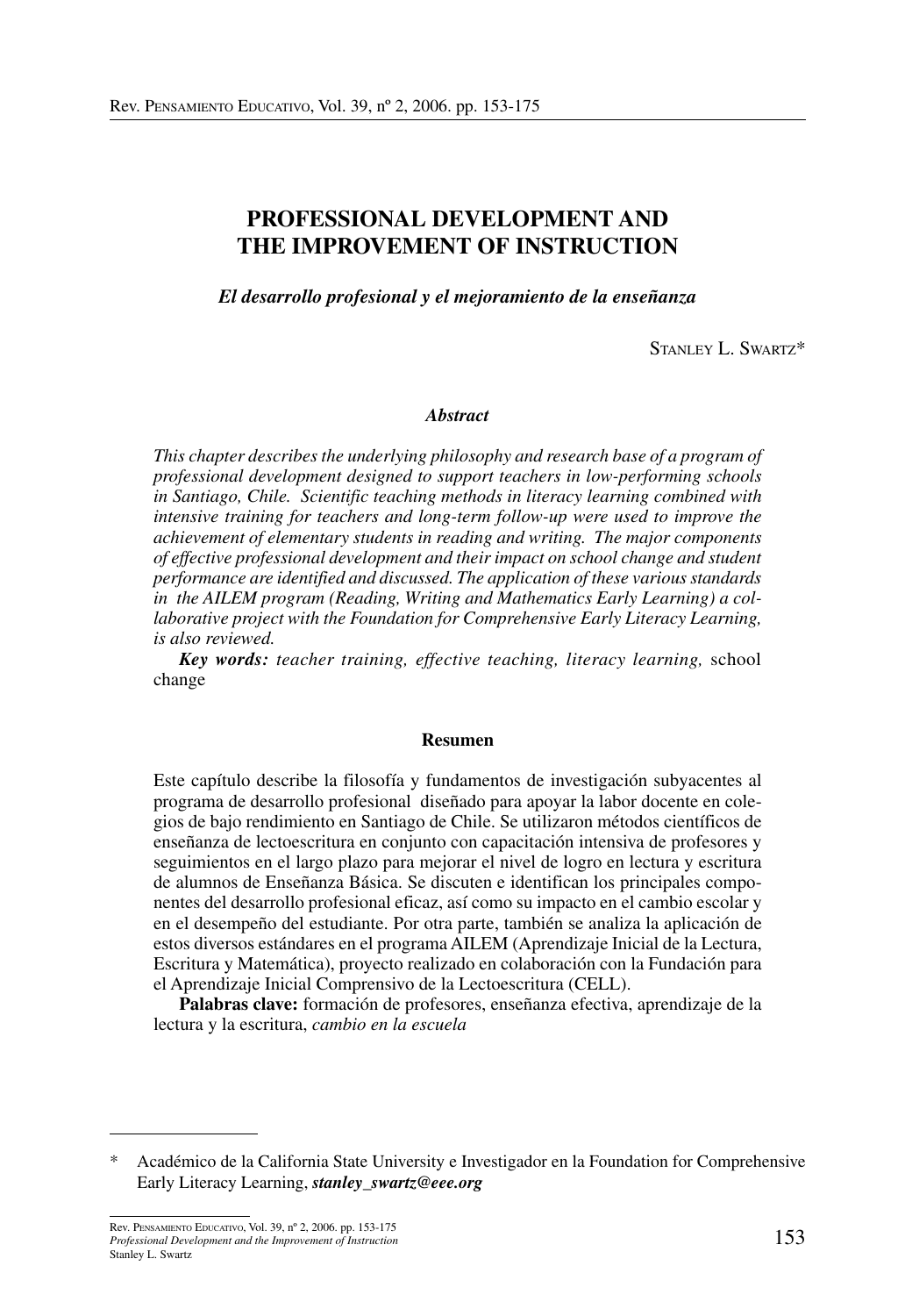#### **Introduction**

School reform initiatives beginning in the 1990s and continuing into the new century have been increasingly evident in the majority of industrial countries. This reform has been and continues to be focused on student outcomes. In the past, our evaluation of schools and their work has considered issues such as standards, curriculum, teaching materials, and school organization and administration. The impact of these considerations on student achievement was not primary. In the school reform movement, everything that is done in schools is measured by how it affects the achievement of students. The scientific research in education and teaching is reviewed and only those methods that are proven effective are chosen.All of the work in schools is designed to have a positive outcome for the students. Schools are now asked to shift the focus of their work from the role of adults to the role of the student as learner. The single criterion of increased achievement for students as a measure of our success is used.

#### **Using Professional Development to Affect School Change**

There has been a great deal written about school reform and the need to change our public schools so that they do a better job of educating all children. Schools have been probed, criticized and analyzed in ways unprecedented in our history. It is interesting that most of the examination of schools has been completed with very little involvement and input from, inarguably, a very key group of players, the teachers. Much has been heard from pundits, professors, and politicians, but little from our teachers. Who would trust proposals for medical reform without the involvement of doctors or legal reform without the involvement of lawyers? The same question should be asked about school reform. To be effective, any efforts to accomplish change in schools must involve the teachers, those who spend the most time in schools and with students, and those who will be expected to take the primary role in the change process. Anything less than this is a formula for disaster.

School reform begins with the assumption that teachers and administrators recognize the need for change in their schools and change in the procedures used for teaching and learning. Though there are various political pressures to improve schools and the achievement of students, real change is only likely when it is embraced by professional educators. Neither political mandates nor the adoption of programs or curricula will ensure change in educational practice. What can be said of people generally, also applies to teachers specifically, and that is, the need to change is a personal one and the benefits of change to those involved must be clear. There are a number of major components of school reform and the professional development that supports reform necessary to affect both change and improvements in student learning and achievement. It should be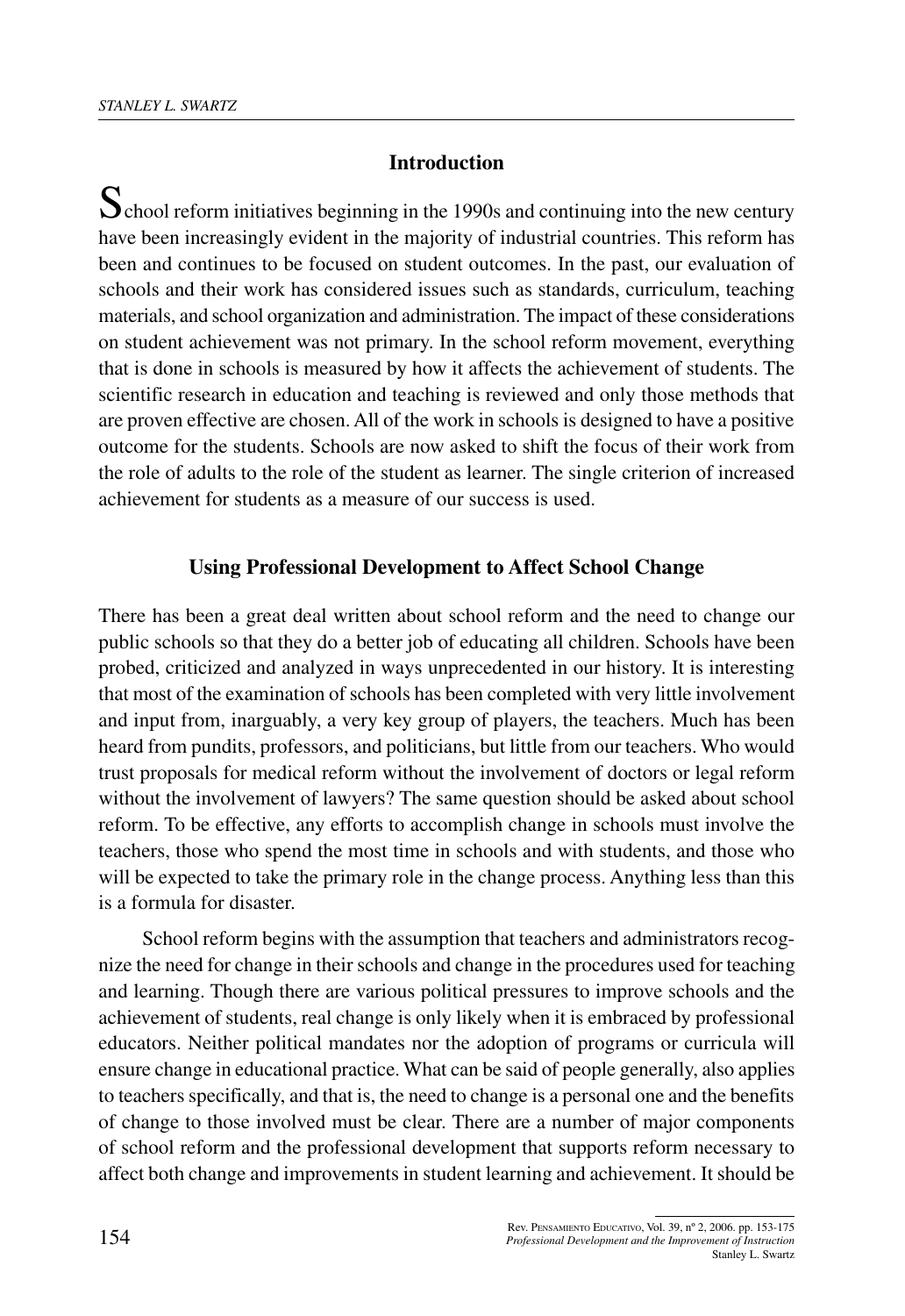clear that criticism of teachers, absent effective professional development, is misplaced. If teacher accountability is an important standard, efforts to support teachers improve their instruction is a necessary prerequisite to any accountability efforts.

## **Major Components of Effective Professional Development**

Professional development is considered to be a primary method by which to ensure that each student has a highly qualified teacher, and affect school change (Snow, Burns, & Griffin, 1998; Neumann, Copple, & Bredekamp, 2000). Teachers and their classroom practices are the focus of the professional development. No specific classroom materials are recommended or required, rather professional development is designed to help teachers use whatever instructional materials they have and organize their teaching for maximum result. The only variable that consistently impacts improved school achievement is high quality, long-term professional development for teachers.

Professional development focused on specific, higher-order teaching strategies increases teachers' use of those strategies in the classroom. This effect is even stronger when the professional development activity is a reform type (e.g., faculty study group) rather than a traditional workshop or conference; provides opportunities for active learning; is coherent or consistent with teachers' goals and other activities; and involves the participation of teachers from the same subject, grade, or school (Eisenhower, 2000).

Ten components of effective professional development have been identified: intensive professional development, use of a capacity building model, leadership, family involvement, scientific research, content areas, increase evidence on literacy, align teaching methods, instructional use of data, and student performance.

# 1) *Professional development should be intensive, long-term and include follow-up*

Most schools and school districts arrange professional development for their teachers. Many of these activities take the form of one-day workshops, the content of which is never revisited. The recommended alterative to this model is professional development organized as a series of focused workshops that reflect the interests and needs of a particular subset of teachers. These workshops should be collaboratively planned by teachers and leadership personnel and generally use group inquiry models (Strickland, 2001, U.S. Department of Education). Professional development should also include follow-up, where teachers are given the opportunity to review previous training and assess its impact on their teaching. Teachers need the opportunity to interact with trainers after they have had the opportunity to apply new teaching methods or classroom procedures.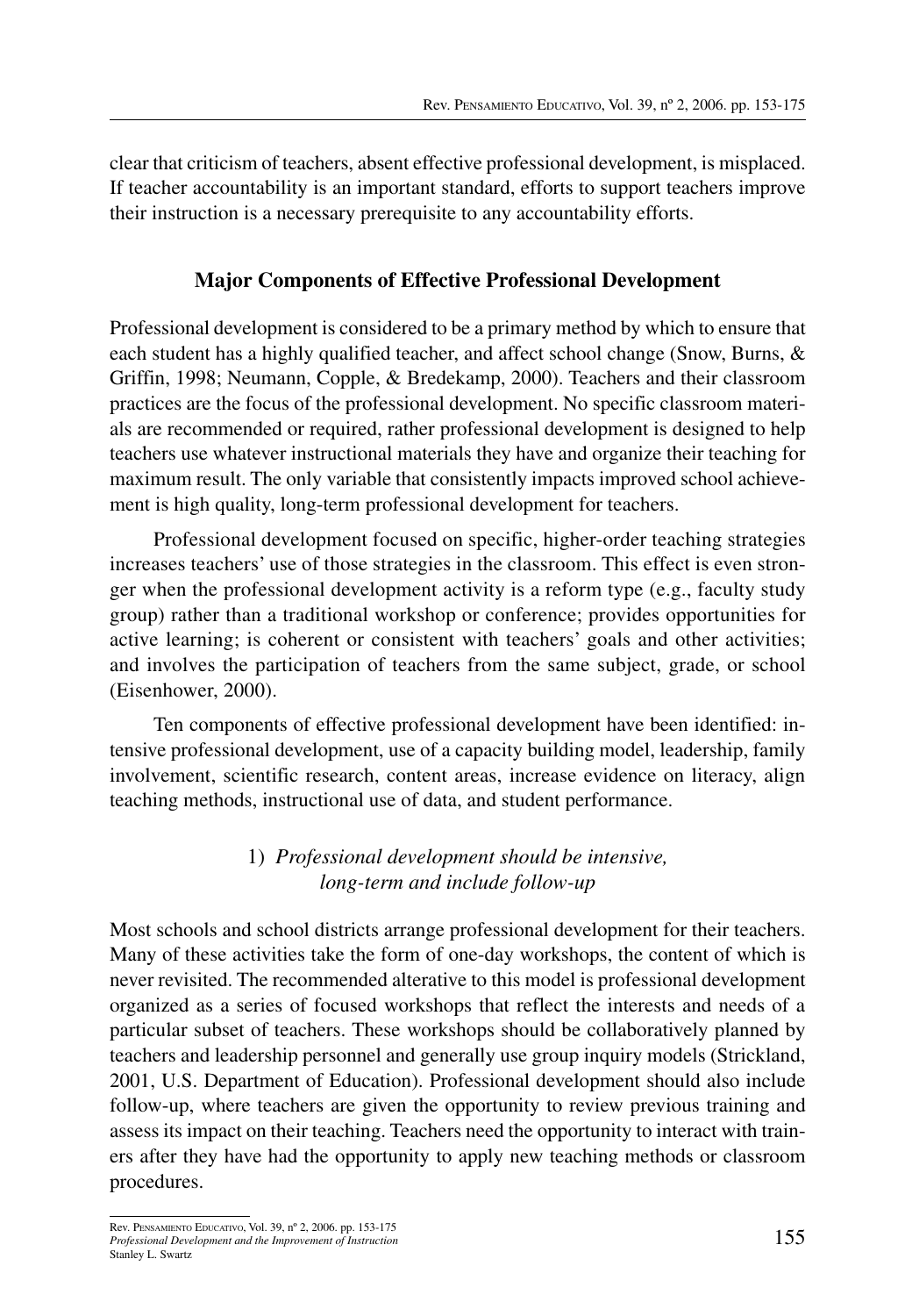# 2) *School change efforts should use a capacity building model*

One of the great difficulties of school change activities is how to sustain those efforts over time. Experts can be effectively used as catalysts in this process but they are typically deployed in consulting roles. Continued support for these activities need to be organized at the school site so that the resources are independent and "owned" by the teachers and administrators at the school.

Faculty study groups have been identified as an important support to increasing teacher effectiveness(Murphy & Lick, 1998; Strickland, Ganske, & Monroe, 2002). These groups are, by design, used to support curricular and instructional innovations, integrate the school's instructional programs, target schoolwide instructional need, and monitor the impact of changes on children. It has been a common practice in schools to allow teachers to isolate themselves and not work as a school team. Faculty study groups are an important vehicle to develop cooperation amongst teachers and foster the attitude that the work of each individual teacher is dependent on every other teacher in the school.

Peer coaching has also been identified as an important element of professional development (Joyce & Showers, 1995; Showers & Joyce, 1996; Strickland, Ganske, & Monroe, 2002). Thissupport has been found critical in developing specific teaching strategies, finding ways to meet school goals, and the integration of various strategies.

Peer coaches are, by definition, other teachers released from some of their teaching duties to support their colleagues take on new learning and attempt new teaching methods. The distinct advantage of a coach who is also a teacher cannot be overemphasized. It is difficult enough for teachers to accept coaching but the likelihood of accepting support from others increases with the level of credibility enjoyed by the coach. A coach who doesn't teach, or who hasn't taught for many years, will not be as readily accepted as the coach who is a teaching colleague. It takes the form of, "if you can do it, then it is very likely that I can do it as well."

# 3) *Leadership is a critical element of school change*

Most of our current thinking in school administration is that the principal needs to take a position of instructional leadership and have teaching and learning as the primary focus of their work. This is a substantial divergence from the principal role as it has evolved, where the management of a wide variety of administrative details takes the highest priority. Often the only involvement in instruction by the principal is the evaluation of teachers or the adoption of curriculum. One obvious influence affecting this change is the fact that principals are now held accountable for the achievement in their schools. It is well known that the support of the school principal will not guarantee the success in the school change process, but their lack of support will guarantee its failure.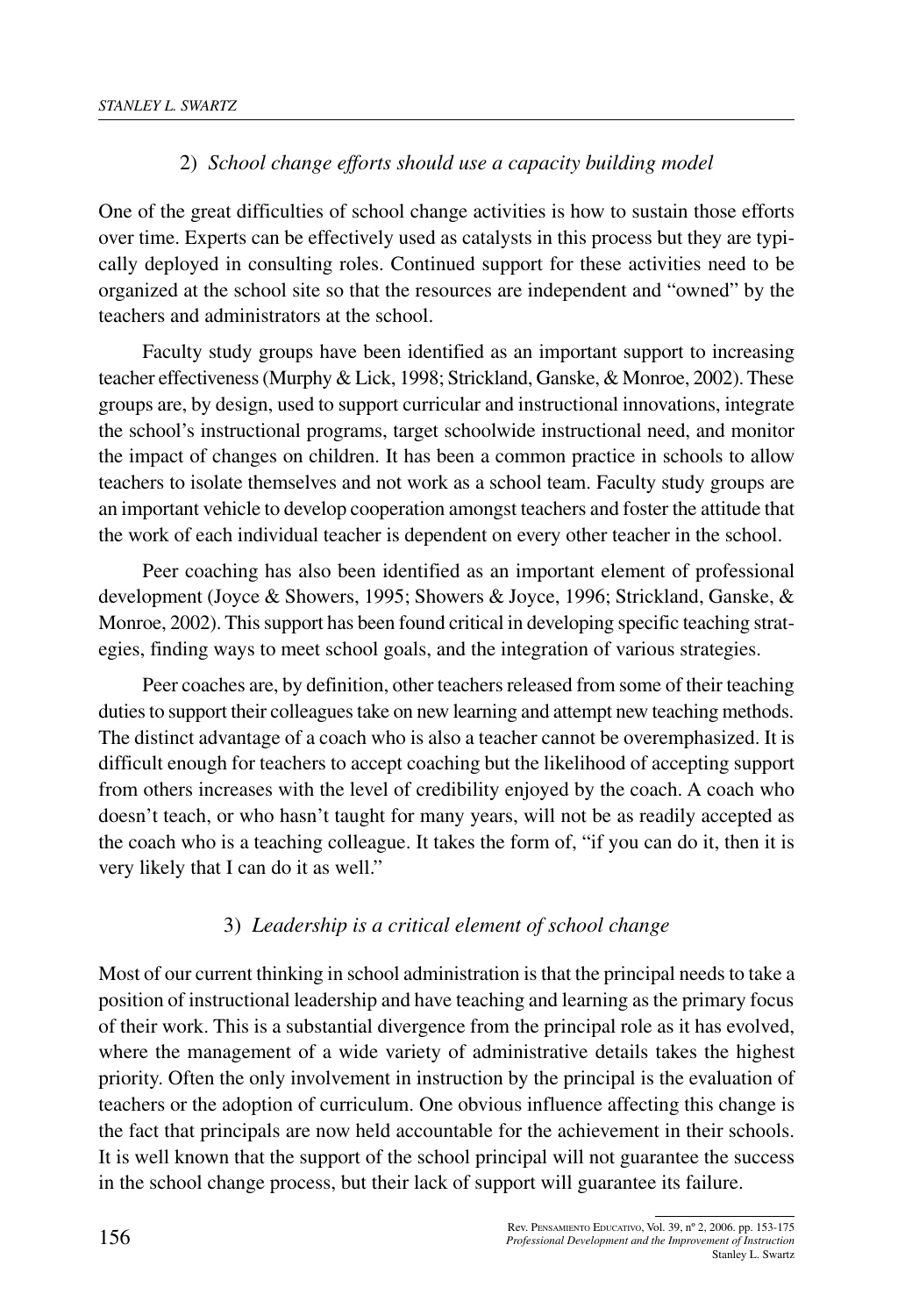Teacher cynicism because of cyclical changes of direction by local and national leadership is justified. New initiatives are taken on before they have the opportunity to embrace, understand and implement what has already begun. It is the strong leader who is able to stay the course of teacher efforts already in progress. The pressure on new principals to demonstrate that their leadership results in school improvement is a frequent cause of those changes in direction that create low teacher morale.

Effective school change requires a principal engaged in the process and focused on classroom instruction. The improvement of instruction should be the highest priority for principals and the need to recognize that teachers are primary to this improvement is the important first step of any school action plan. Teaching and learning are the business of schools, not facilities, related services, and a multitude of other distractions that take administrative time and effort.

## 4) *Family involvement is a critical element of improving student achievement*

It is common to hear teachers blame children and their families for their failings or low achievement. Many will say that their lack of abilities can be attributed to the family and that these conditions are not under their direct control and therefore not their responsibility. Imagine a physician who believes that his work is only contained within the four walls of his office or in a hospital. Whatever happens outside of this area is not his concern or not something he can influence. This is, of course, an unacceptable view of the work of physicians and one that would not be tolerated. We expect them to take into consideration all of the variables that might affect the health of a patient and develop a plan that addresses all of the conditions that might affect the outcome. The result is treatment that includes medication taken at home, diet, exercise, and a wide range of lifestyle issues. In other words, everything that might impact the result is taken into consideration in the treatment.

This medical model needs serious consideration by schools. Likewise, schools and teachers should consider all of the variables and develop a plan to address each issue as it affects student learning. If children are hungry; we feed them. If they are ill; we arrange treatment. If the level of language stimulation in the home is low; we increase our efforts in school. If there are no reading materials at home; we send books home.

Even with these kinds of school efforts, family involvement in the schooling process is important to the success of each individual child. It is the responsibility of schools to encourage this involvement, but it is necessary that the role of the school be even more proactive. It is a school responsibility to ensure that families are able to participate in the educational experience of their children. Lack of family engagement is an explanation not an excuse. If family involvement is important, and it is generally agreed that it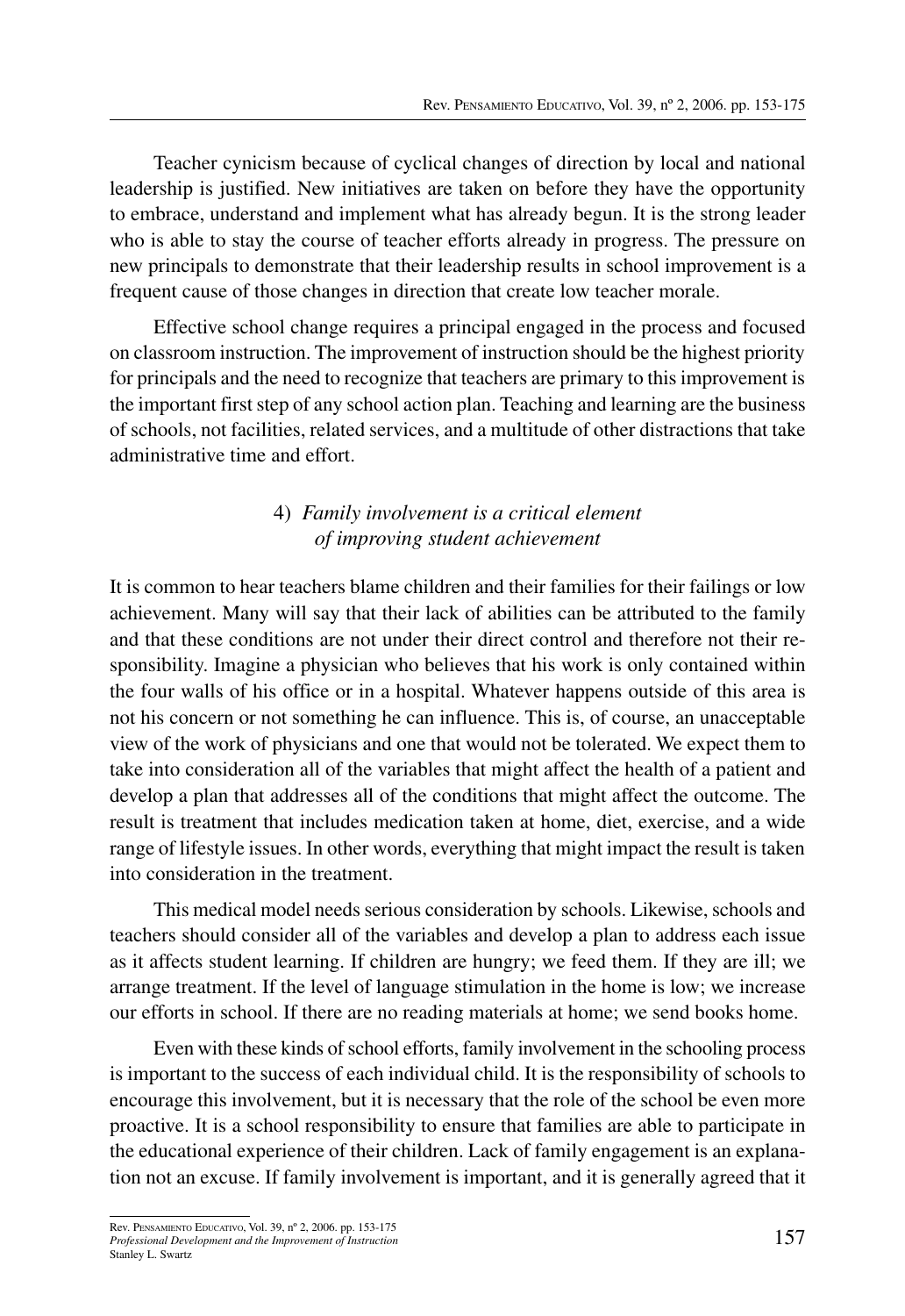is, then the support needed for children to be successful becomes the responsibility of the school. Schools must engage directly in training families to provide the necessary support to maximize the school experience of their children.

## 5) *Teaching reading should focus on the scientific research*

Much has been made of the need to use rigorous scientific research to identify effective teaching methods. Comparisons of education to medicine abound, and research that uses random assignment to treatment groups is considered the "gold standard" because this kind of research has had such a dramatic effect in the medical field. The reasoning goes that if it has so clearly improved medical treatment, should we not expect the same effect if this standard is applied to education and teaching.

One of the difficulties in applying this research standard of random assignment to treatment groups is ethical. Few parents are willing to agree to research where their child is assigned to a group that will not receive the benefit of a method that is believed to be one with great potential. And teachers are of the same opinion. The question is whether we can ethically deny any child the opportunity of access to a treatment for the purposes of scientific research-only without any consideration as to the impact on the child. In other words, can we ethically experiment on our children in school settings? Parental consent is an essential part of the work of schools and random assignment of children to different treatment groups is a clear ethical problem.

An assumption of this scientific research as it applies to reading instruction, is that we can identify the best and most effective way to teach reading and that this method will apply to all learners. This assumption has begun what might best be compared to the search for the Holy Grail, an obsession by some researchers that there is only one way to teach reading and that this way can be found using scientific research.

### **A Story**

I had the opportunity to participate in a meeting with one of the chief architects of the reading initiative of President Bush in the United States. During this meeting this high government official was attempting to explain the scientific research about how to teach reading. He was persuaded both that phonics instruction was a necessary prerequisite to learning to read and that a scripted program of instruction could be developed for teachers to ensure that they were using the correct methods. It would be a teacher proof approach to teaching children to read, something he thought important. Take out the teacher variable and instruction would be more powerful. This, of course, begs the question as to why you would need teachers at all. If you have a scripted, teacher proof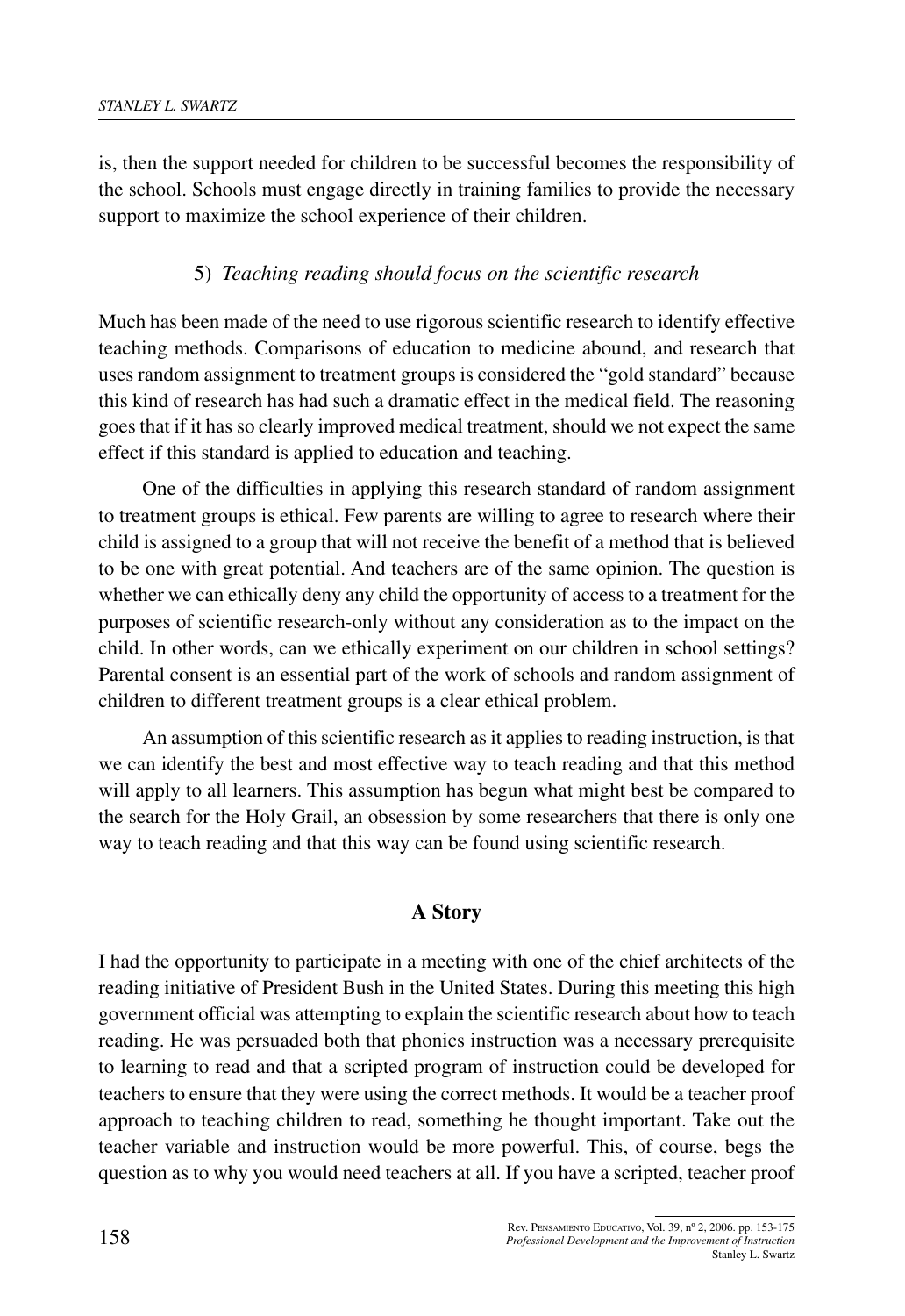method, you could employ someone off the street to teach reading. Nevertheless, this was what the scientific research, a la medical research, shows.

My question to the group wasto ask, by a show of hands, who used what treatment for the common headache. The responses to this question included: aspirin, ibuprofen, and brand names like Tylenol, Advil, and Motrin. My question to the expert was, same problem but different treatments, why do you think that is? His response, one that he regretted immediately, was that each person was different. My response to him was that the same was true for children learning to read. Children are different, learn in different ways, and we will need various teaching methods to teach them to read. There is no one-size-fits-all approach to reading.

## **Scientific Research in Reading**

There is a considerable body of Scientific Research in Reading that identifies effective ways to teach students how to read (National Reading Panel, 2001). Five areas of instruction have been identified that are critical elements to success in teaching reading.

## *Phonemic Awareness*

Phonemic awareness is the ability to notice, think about, and work with individual sounds in spoken words. Before you become a reader you must be aware of the sounds that are in words. Readers understand that written words can be spoken and that they use phonemes or particular speech sounds when they read a word.

**Note:** It is apparent that children who live in poverty come to school with much lower levels of oral language (perhaps as much as 25% less) than their middle class peers. The approach to reading that emphasizes the decoding of words must consider the futility of calling a word that is not in a child's oral vocabulary. Reading obviously begins with the development of a child's language; however, most commercial reading programs begin the teaching of reading with the decoding of words rather than the development of language.

## *Phonics*

Phonics is the relationship between the sounds of the spoken language (phonemes) and the letters of the written language (graphemes). Phonics is a system for remembering how to read words. The letters of the alphabet and their corresponding sounds when placed in memory are used to decode words.

**Note:** Phonics instruction has been politicized to the extent that it is a back-tobasics kind of issue. The phonics-first advocates take the position that modern teaching methods (constructivism in particular) have moved away from phonics and that is the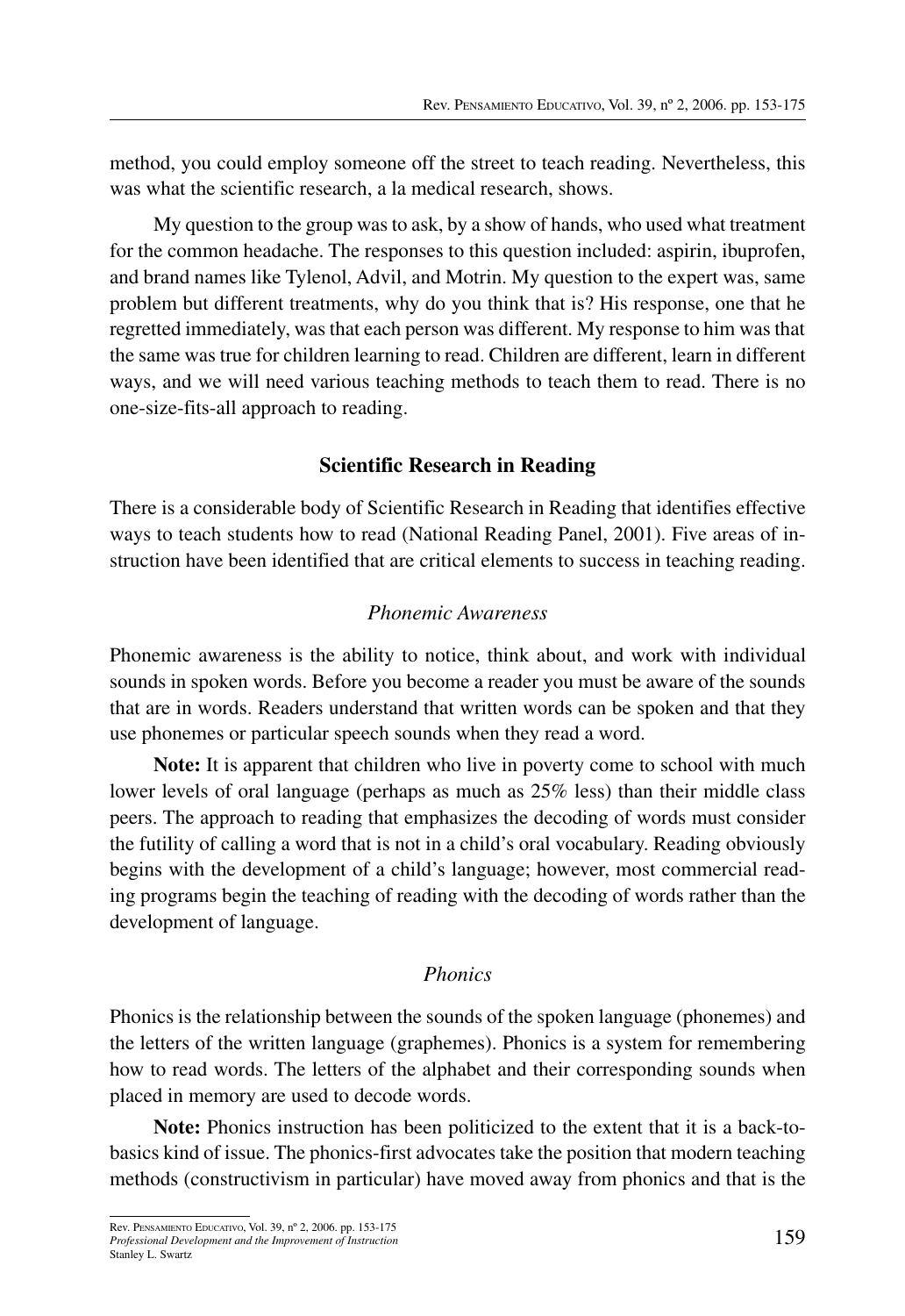primary cause of failure in reading. They believe that phonics is basic and fundamental. This might also translate into basic is good enough for those who will occupy the lower strata of our society. Society's workers don't need to think, just reach a level that supports the professional class. How much literacy or achievement is needed by the person who cleans my house, does my laundry, or mows my lawn?Accessis not denied, but extraordinary efforts to ensure that access are too costly and for that reason alone, unavailable. This might be particularly true of the immigrant population who some believe shouldn't be here anyway and others believe should primarily occupy service roles and are certainly not entitled to the same services as citizens.

#### *Fluency*

Fluency is the ability to read a text accurately and quickly. Fluent readers decode automatically and therefore are able to concentrate their attention on the meaning of the text. Fluent readers recognize and comprehend words at the same time.

**Note:** Certainly the beginning reader who is having difficulty decoding might have some problems attending to the meaning of text. However, as readers become more proficient, fluency might have the opposite effect. Children who have been taught to decode, read fluently but with low levels of comprehension. Dysfluent reading, where the child stops to consider meaning, or rereading to check for meaning, is a more obvious indicator of a child attempting to understand what is being read, than fluency alone. Fluency as a goal independent of comprehension is misguided.

#### *Vocabulary*

Vocabulary is the words we know and need to communicate. Oral vocabulary is the words we use when speaking and reading vocabulary is the words we can read in print. Reading text with meaning relies on the words used being part of the vocabulary of the reader. A reader needs to know most of the words that are read to comprehend the text. Understanding phonics and using these skills to decode text is not helpful if the word decoded by students is not a word in their vocabulary or the meaning of the word can't be determined by context.

**Note:** As with many aspects of reading, the question is not whether, but how. Some teaching reading methods introduce new vocabulary in lists or in isolation rather than in the context of stories or meaningful text. The thinking goes if you know the meaning of a word you will be able to understand what you are reading when that vocabulary word appears. The alternative view is that vocabulary is more likely developed as new words show up in text.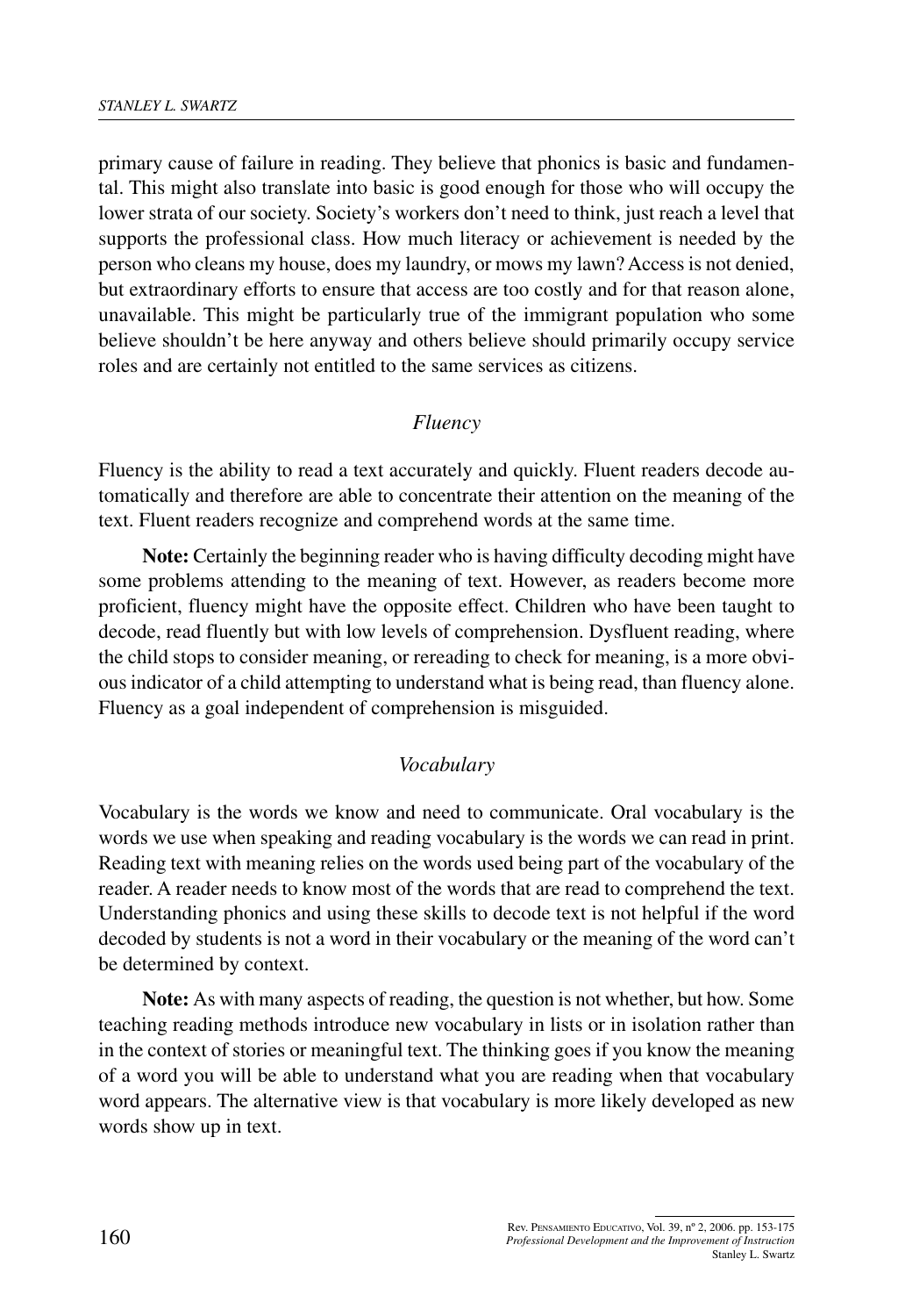#### Text Comprehension

The purpose of reading is to understand what is read. Comprehension is the ability to take meaning from text and remember and communicate the meaning from the text. Good readers are those that monitor their comprehension to make sure they understand the text.

**Note:** Understanding what you read is, of course, the whole point. Again there are commercial reading programs that emphasize skill development over reading of text. These approaches assume that if you have the skills before you begin to read, you will be a more successful reader.

### **A Baseball Story**

My youngest son, when he was five years old, wanted to be a baseball player like his older brother. I signed him up for, what was called, the Pee Wee league. Kindergarten aged children learning the game for the very first time. Rather than having a pitcher, this league used a pitching machine that would slowly lob the ball toward the batter to make sure that no one would be injured.

My son's first at bat was quite memorable. The pitched ball hit his bat by accident, went only a few feet, he ran the bases, the other children threw the ball over each others heads, and generally ran around chasing the ball with little success. But they were having a great time. My son began his baseball career with an accidental home run.

We have much to learn from the coach of this team. He could have chosen to teach the children first how to catch and throw and run and bat. He could have made sure that they had all of the basic skills before they were allowed to play the game. He, however, chose to allow them to begin to play using whatever skills they had and then attempt to improve their performance as they played. This choice was a good one and it was obvious that the children loved the game and were having a great time playing at whatever level they could. What fun would there have been to only practice the skills and not be able to play?

I think thissame principle appliesto the teaching of reading. We need to make sure the experience of learning to read is pleasurable and fun even as children are learning and becoming more proficient readers.

This scientific base of research is generally agreed as to what are the needs of individual learners. Of considerable debate however, is how these goals are best accomplished with two very specific and different perspectives advocated by experts in the field, skills-first instruction, often employing scripted programs, and authentic learning where skills are acquired as the need to employ them comes up.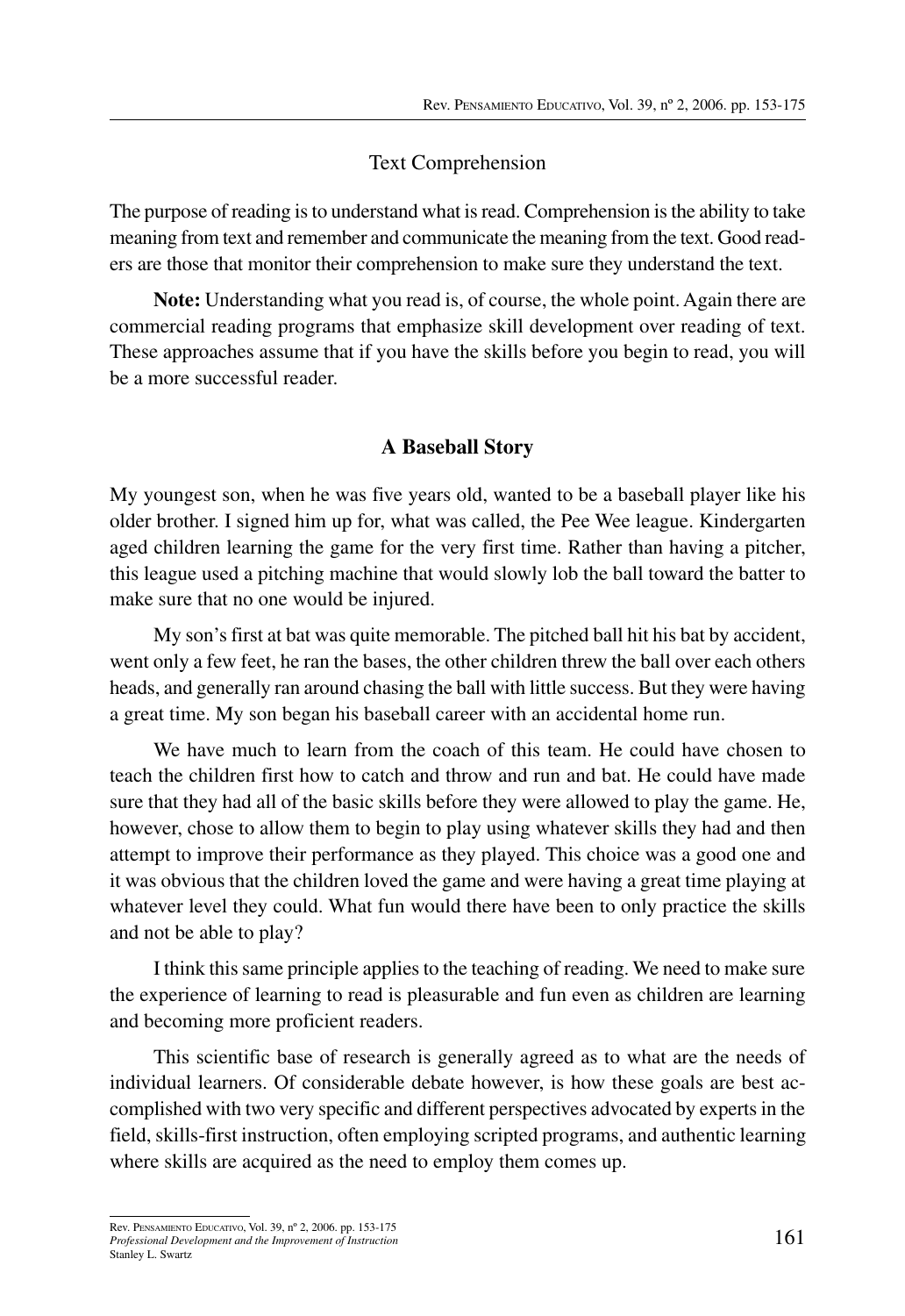### **Focus on Literacy Learning**

Students who struggle with literacy are viewed as a universal problem that knows no borders. Research in the last two decades has significantly increased our understanding of how children learn to read and write and the type of instruction that provides the necessary support to children in the learning process. Teachers who understand the process of literacy, use teaching methods proven effective by research, and who are provided professional development to improve their practice are the key to achievement gains in students.

Teachers do not deny the need for change and improvement of classroom instruction. However, recognizing this need and having the resources to accomplish these changes are another matter entirely. Teachers also accept the need for accountability in their work but take the reasonable position that this accountability should not be imposed absent appropriate support and professional development to improve their teaching. Resources, and the lack thereof, are an issue that should be an important consideration in efforts to improve student outcomes generally, and reading and writing achievement, specifically. A cursory examination of the books available for teachers in Chile to teach children to read, suggest the obvious fact that teaching someone to read requires that first you have something to read, has been lost sight of or forgotten or ignored.

### **Learning to Read and Write**

#### *The Reading Process*

Literacy acquisition is a complex task involving the development of oral language and the mastery of written language, both reading and writing. As parents of more than one child can attest, their children did not acquire oral language in the same way or at the same pace. Language acquisition is progressive, and it involves more than just modeling and copying. Children develop oral language by participating in increasingly complex conversations and extending their understanding of the language they hear and use.

The acquisition of written language is a similarly complex process. Students do not progress at the same pace or in the same way. Teachers have historically relied on various means to help students acquire an understanding of the language system. Most students succeed in constructing their own understandings based on the methodology used in their classrooms. Some students, however, need additional support in learning to read and write.

An approach to reading instruction that uses various teaching methods with various levels of teacher support, which is based on the student's own oral language processes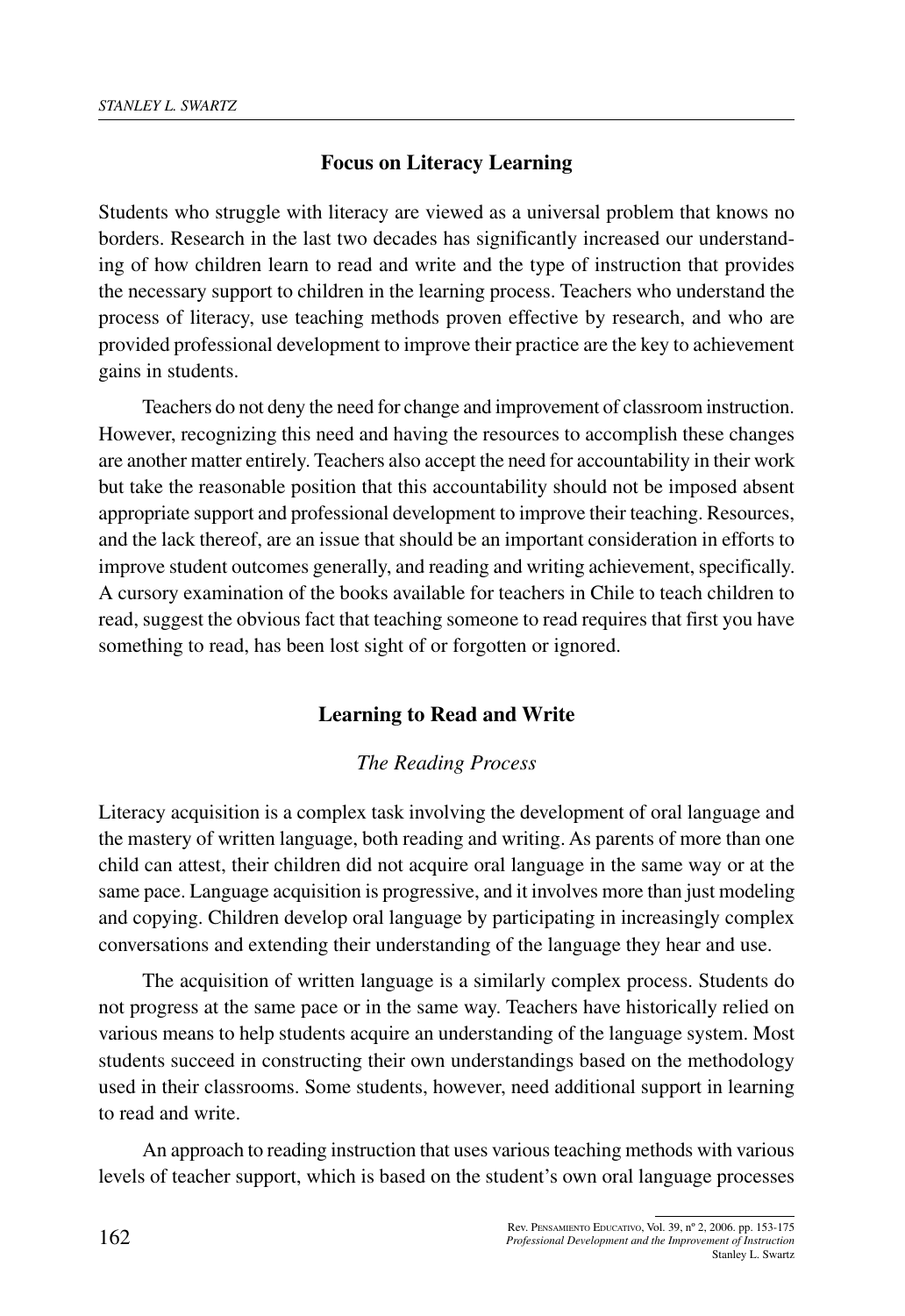and provides them with a means to develop their own reading behaviors to become proficient is of greatest benefit to the largest number of students. To provide this kind of reading instruction, teachers need to know what knowledge, skills and strategies students already possess. Teachers also need a strong theoretical and practical understanding of the process of oral and written language acquisition. This understanding of theory and practice, together with ongoing and thorough observation of each student, is what makes an effective approach to reading.

Reading is a cognitive process. Basic to the process is the understanding that what can be said can be written down and then read again by the writer or by someone else. Once students grasp this basic concept, they must acquire an understanding of print—the code by which speech is represented as visual information—and the skills to decipher the code and turn it back into speech. This visual information is composed of the letters of the alphabet, arranged in systematic patterns and clusters to spell words. Each letter has its own distinctive visual features, and each letter stands for a sound. Beginning readers need to learn to associate letters with sounds in order to access the information represented by print and comprehend the intended message. Comprehending the author's intended message is the goal of reading.

Readers, at all levels, bring their own knowledge and experience to the task of reading and comprehending what is read. Oral language and background knowledge are important resources that readers use to decode print and make sense of the message. As students progress through the grade levels to more complex text, the language in books becomes increasingly complex; the language of books is academic language rather than basic oral or conversational language. This change must be part of their understanding as students become proficient readers and writers.

## *Reading in the Classroom*

The development of literacy is progressive. The process of learning to read involves surrounding students with conversation and print, modeling how reading is done, providing direct instruction in specific areas of need, and encouraging them to engage in similar activities independently. Various teaching methods are available to provide this support throughout the reading process.

# Reading Aloud

Reading aloud to students allows them to experience great examples of literature, works they would not be able to read on their own at this point in their learning, and to experience a variety of forms and styles of writing. It acquaints them with the language and form of books and allows them to appreciate the pleasure that comes from reading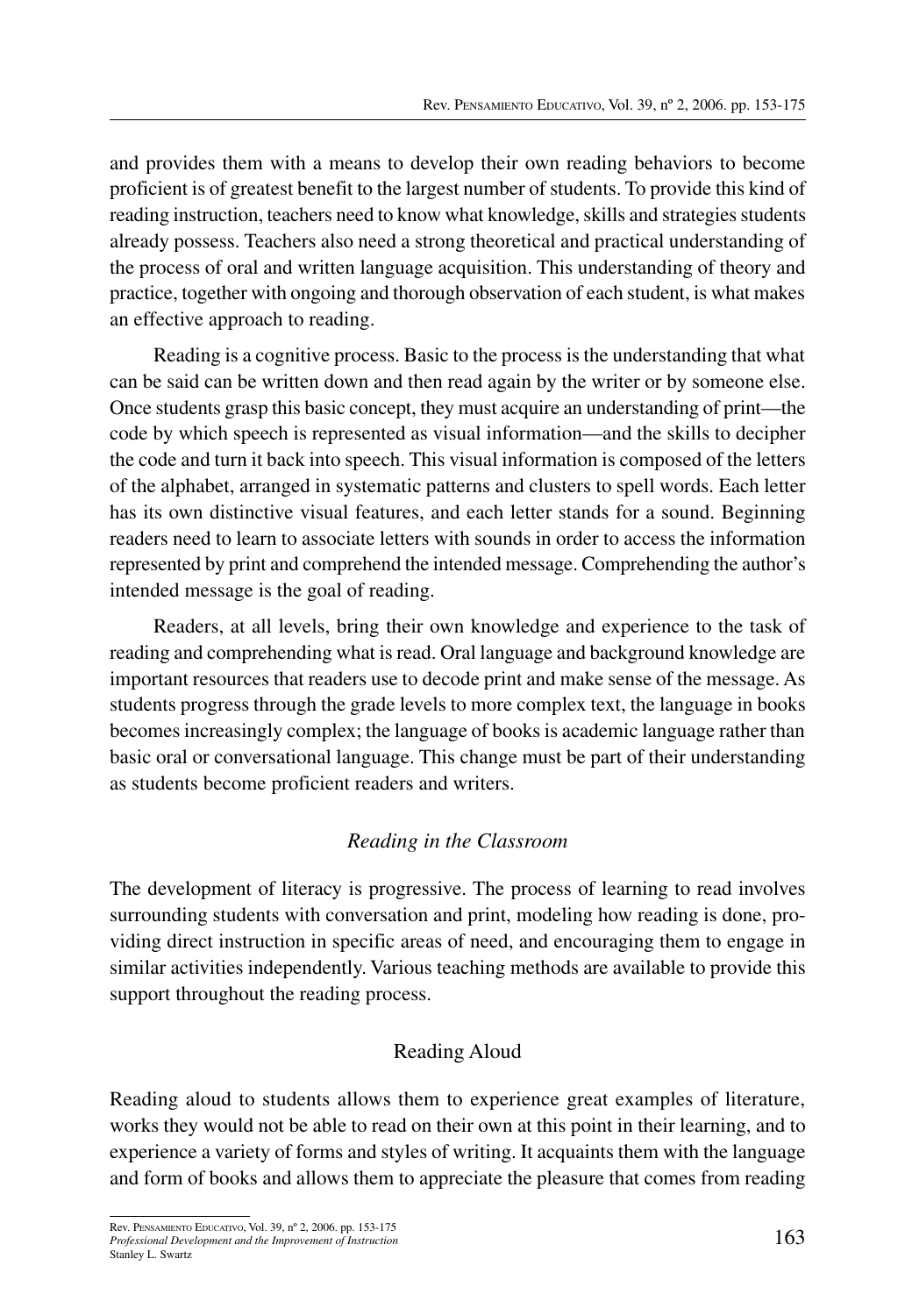without having to concentrate on the mechanics of decoding the printed word. Reading aloud encourages them to want to emulate the reader and to acquire the skills that will allow them to enjoy the pleasure and satisfaction of reading for themselves. The listening and thinking skills used during reading aloud help students with the development of comprehension skills that are used when students read themselves, Adams (1990); Clark (1976); Cochran-Smith (1984); Cohen (1968); Durkin (1966); Goodman, Y. (1984); Green & Harker (1982); Hiebert (1988); Huck, Hepler, & Hickman (1994); Ninio (1980); Pappas & Brown (1987); Schickedanz (1978); Wells (1985).

#### *Shared Reading*

In the classroom, the reading done *with* students is called shared reading. The technique of shared reading in the classroom was created to replicate the experience of storybook reading, where the student follows along as the adult reads aloud. Shared reading is commonly done with books large enough to allow a group of students to see the print and follow along. Shared reading can also be done with poems and songs that are written on chart paper or the overhead projector and with the products of interactive writing activities. The teacher's role in shared reading is to: 1) choose appropriate material, 2) point to the text while reading word-by-word for beginning readers and phrase-by-phrase or line-by-line for more advanced readers, 3) read along with the students, 4) read in a fluent and expressive manner, 5) select explicit skills for direct instruction, and 6) observe the students' responses and behaviors, Holdaway (1979); Martinez & Roser (1985); Pappas & Brown (1987); Rowe (1987); Snow (1983); Swartz, Shook, & Klein (2002); Sulzby (1985); Teale & Sulzby (1986).

### *Guided Reading*

In guided reading, students assume more responsibility than in shared reading. The teacher and a group of students, or sometimes just one student, have their own copy of the book being read. The teacher provides an introduction to the story, and then observes the students as they read orally, talk, think, and question their way through the story. The text chosen for guided reading should be within an instructional range and should permit some new learning and the opportunity for problem solving by the students. The teacher assists the students in the problem solving experiences in such a manner as to promote future use of the behaviors and strategies needed by the students in problem solving situations, Clay (1991a; 1991b); Fountas & Pinnell (1996); Holdaway (1979); Lyons, Pinnell, & DeFord (1993); McKenzie (1986); Routman (1991); Swartz, Shook, & Klein, et al. (2003); Wong, Groth, & O'Flahavan (1994).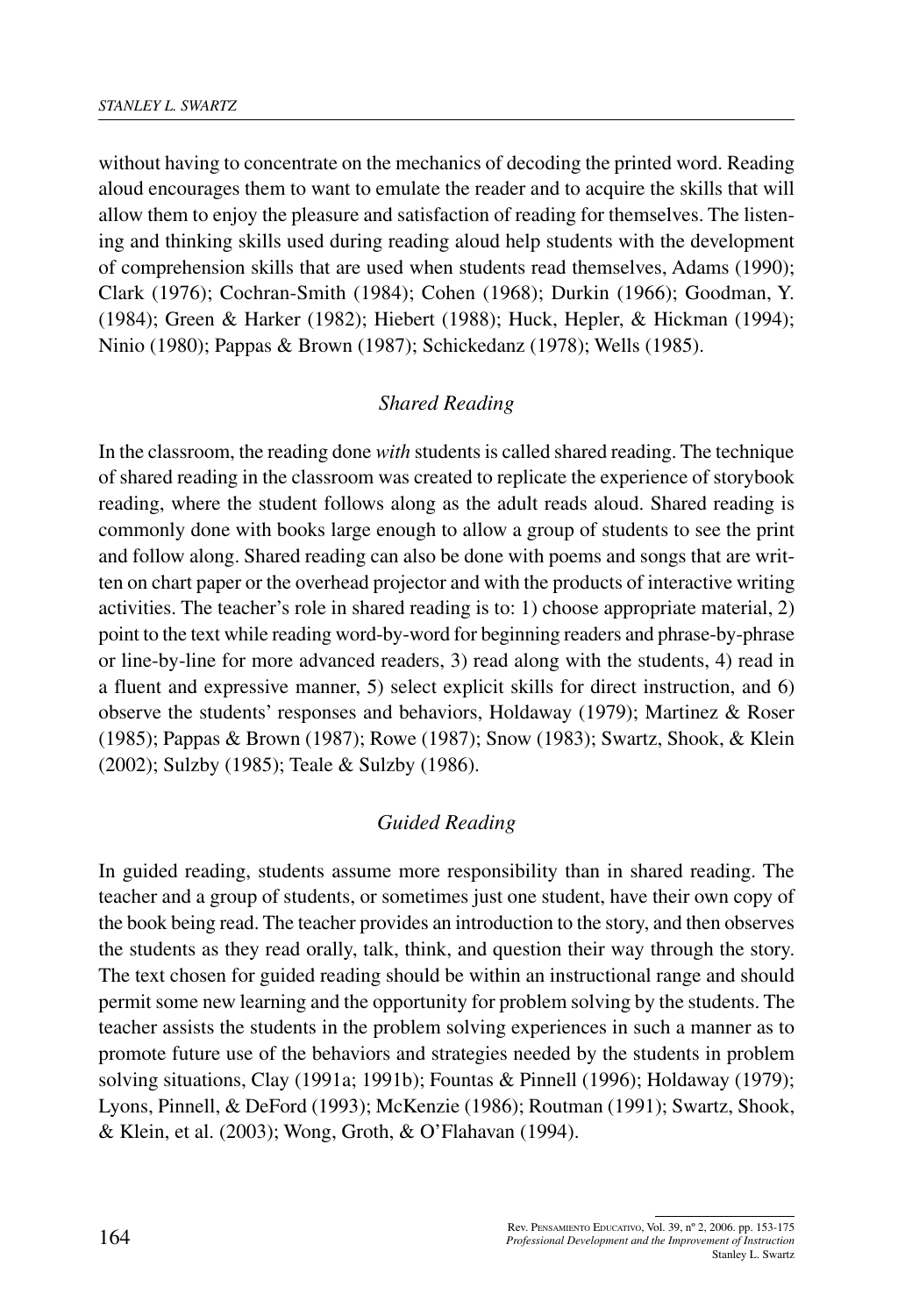## *Independent Reading*

In independent reading the students assume responsibility for reading. Opportunities for independent reading should be part of each stage of students'literacy development. Materials for independent reading can be familiar stories that students know from reading aloud, shared reading, and guided reading experiences. New books appropriate to a student's independent level may also be used. The teacher can take this time to observe individual student reading and problem solving behaviors, Clay (1991a); McKenzie (1986); Taylor (1993).

## **The Reciprocity of Reading and Writing**

Reading and writing are reciprocal processes. When a student reads, he is decoding the message that the author has sent. When a student writes, he needs to organize his thinking to form the message that he intends to send to himself or to another reader. During writing, students need to use alphabetic principle, word analysis, spelling, and the conventions of print required for the particular message that is being written. There are many important skills that are necessary to learn in the reading and writing process. Different kinds and levels of understanding are needed for students to use these skills in reading and in writing. The ability to read or decode a word does not guarantee that a student will be able to write or encode the same word.

## *The Writing Process*

Writing instruction is based upon student's oral language development and knowledge of the world around them, very much like reading instruction at the acquisition phase. Learning that what one says can be recorded in written form and then read by another becomes a goal even for the very youngest student. In order to provide writing instruction, teachers need to know what knowledge students already possess.

The reciprocity of reading and writing is an essential connection that all students need to develop and draw upon. Writing is done at many different levels of understanding and thinking. The writer needs to understand the basic principles of letter-sound correspondence, letter formation, and using systematic patterns in words and word clusters to spell words. Central to the process is, of course, that the writer is sending a message to the reader and that the message carries a meaning.

Writing generally develops more slowly than reading. A reader has the advantage of gaining new knowledge by reading the writing of others. Writers on the other hand have only their own knowledge and must use this information to express themselves in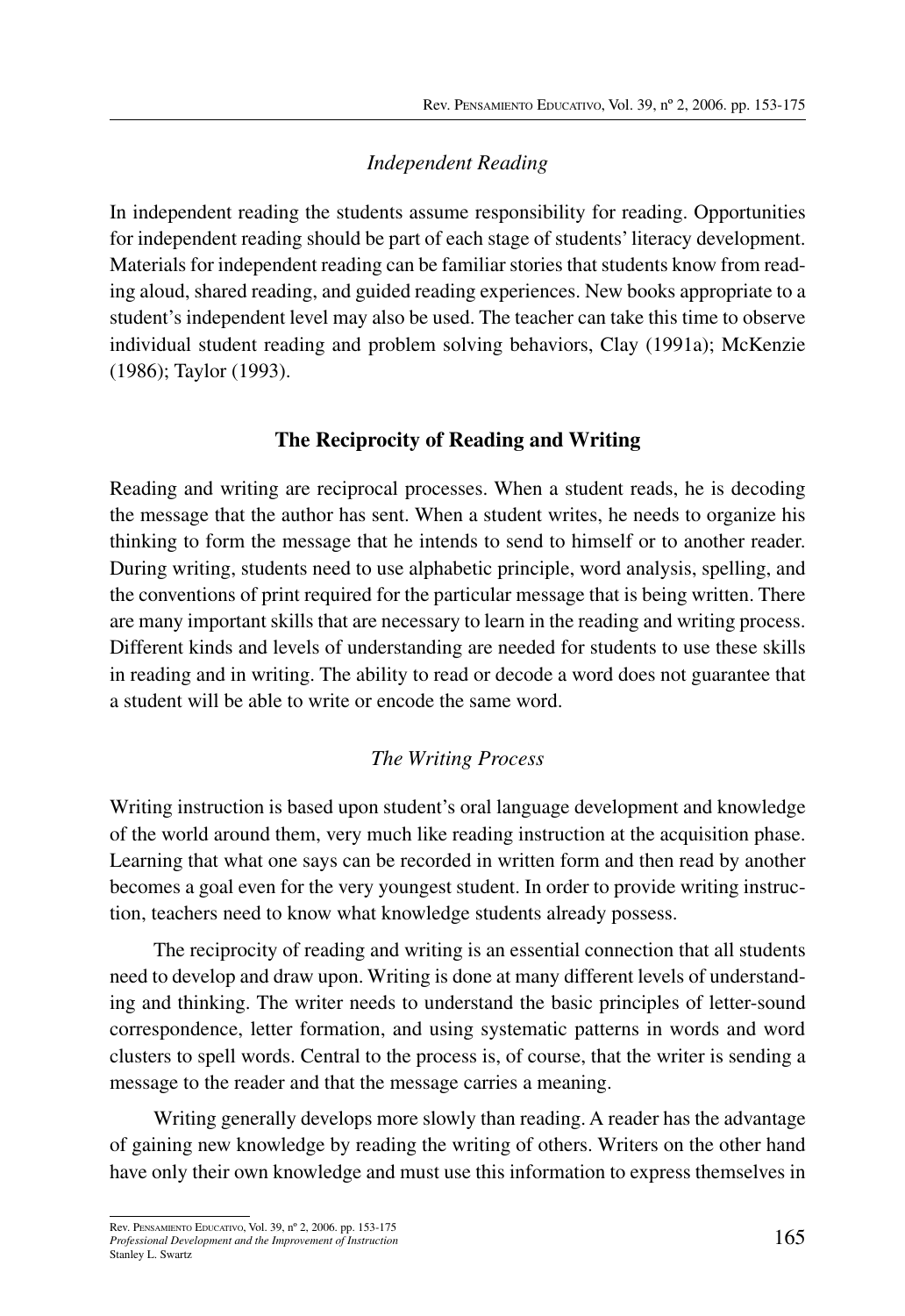print. Beginning writers are encouraged to write about things they know and are familiar with in their lives. They are encouraged to use the language that they hear every day in their homes and communities. Even though this writing might not be grammatically correct, it helps students understand that their thoughts and ideas can be written down and communicated to others. This level of ownership is an important part of becoming a writer.

## *Writing in the Classroom*

The development of oral language is progressive. As vocabulary grows, language structures become more complex and the knowledge base expands as students progress in their language acquisition. Likewise, in their writing, students progress from beginning levels of vocabulary, sentence structure, spelling and phonology to more complex levels. There are a variety of teaching methods and experiences that support students' growth in writing.

## *Interactive Writing*

Interactive writing is a process in which the teacher and the students collaborate on the construction of the text and share the role of scribe. The negotiation of text is a process that develops thinking, planning, refining and consolidating while at the same time developing appropriate language structures and increasing vocabulary. Different types of interactive writing provide different levels of support. In transcription, students focus on known text and how that text was constructed. In innovation, students also work with known text but add their own thinking and writing to the end product. In negotiation, students and teacher share the responsibility for deciding what to write and then the writing itself. The teacher and students can work at many levels of competence, from letter recognition and formation, to learning varioustypes of writing. Interactive writing is an effective method to support skill development in beginning readers, focus on the confusions of struggling readers, and teach advanced writing skills to more proficient readers and writers.

### *Interactive Editing*

Interactive editing is a teaching method where the teacher and students collaborate to edit familiar, error-free text. Interactive editing provides an opportunity to discuss grammar and all of the conventions of writing in the context of an authentic writing activity. The importance of the reciprocity of reading and writing is emphasized in interactive editing. The reading style and form becomes the model for the writing, particularly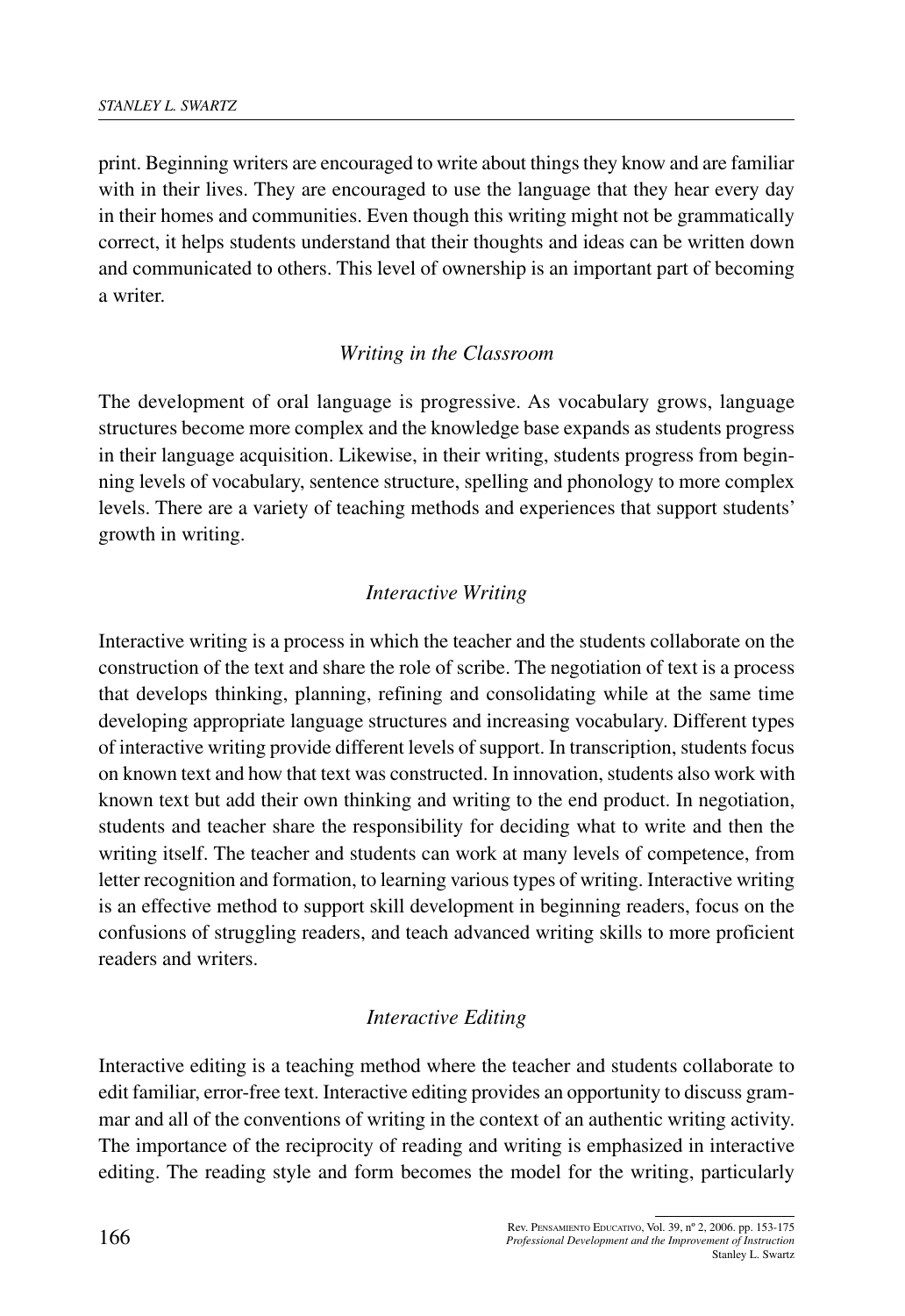with expository materials, Button, Johnson, & Furgerson (1996); McCarrier, Fountas, & Pinnell (2000); Pinnell & McCarrier (1994); Swartz, Klein, & Shook (2001).

#### *Independent Writing*

Independent writing is the ultimate extension of all the other methods of writing instruction. The goal is that the students are all given the time necessary to independently write text, incorporating all they have learned in large group and small group writing methodologies, Bissex (1980); Clay (1975); Dyson (1982; 1988); Ferreiro & Teberosky (1982); Goodman, Y. (1984); Harste, Woodward, & Burke (1984).

#### **A Parable for Our Times**

I can still see my grandmother bustling around the kitchen preparing fried chicken and baking pies. She was a wonder to watch, all efficiency and know-how. If she had a recipe, I never saw it. She just cooked and to use a phrase, whipped up a miracle. Ingredients were fresh, many from her own garden, and there were no boxes or prepared packages of food. I asked where she learned to cook and she replied, "From my mother, of course."

Grandma Swartz was what was once called, a farm cook. She grew up on a farm, the fourth of 13 children. The boys (nine of them) helped their father with the farming and the girls (four in number) helped their mother with the cooking and household chores. The food was good and, as you can imagine, plentiful. I remember her telling me that they always baked three kinds of pies, because the boys(she always called them, the boys), could never choose, so they gave them a slice of each. She told me, in case I might not have realized it, "they worked hard, you know."

Christmas at her house was a feast. Her own family now numbering more than thirty, including grandchildren and in-laws, descended upon her in the morning and stayed until late in the evening. The front door of her house wasrarely used and everyone entered through the backdoor straight into the kitchen. The wonder of it all will stay with me forever. What a sight and what a display of skill.

As she became older it occurred to me that some of her great cooking shouldn't be lost to the next generation, so I asked if I could have her recipes. To my amazement she said that she had none. I asked how she could remember how to make things and she replied, "I've done it for a long time and I just remember." Even so she did her very best to write it down so that my new wife could try them out. To make a long story short, it was a disaster. The ingredients were there, but the how and the how much, were not. The result was nothing like my grandmother's. I shared this with her and she told me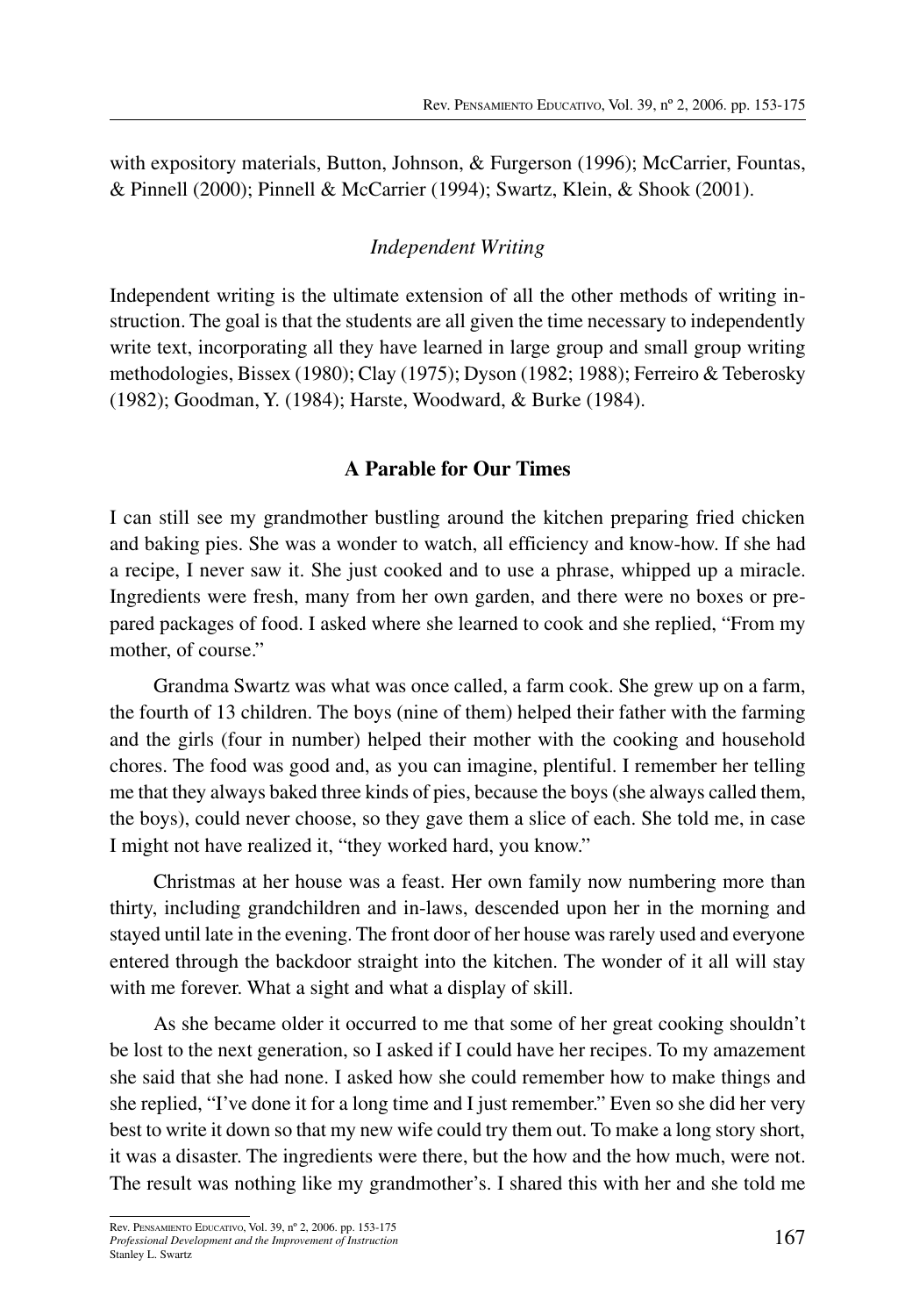to just send your wife out and she'd show her what to do. We learned that a pinch of this and a pinch of that could only be learned from an expert. No recipe can capture the essence of wisdom and experience. You can't follow a recipe and become a great cook. It takes experience and the guidance of an elder.

The moral: Great cooks and great teachers don't follow recipes. They learn by doing with the support and encouragement of a master.

## 6) *Support continued literacy learning in the content areas*

Teachers are encouraged to consider literacy as how to teach, rather than what to teach. Teachers are trained to use literacy best practices asthe primary teaching method regardless of the content area. In the end, we should not lose sight of the fact that reading is a skill, a means to an end. We want children to be good readers because of the access it provides to literature and subject matter.

## 7) *Increase the emphasis on reading and writing in the curriculum*

Massive opportunities to read and write are needed throughout the curriculum. Without minimizing the importance of other content areas, literacy learning is established as the highest priority. There are still classrooms where the amount of time spent reading each day is at a very low level. It is also interesting that reading is not a typical homework assignment. These conditions raise the continuing question of how important reading is considered in the overall school process.

## 8) *Align teaching methods within and across grade levels*

Imagine if you would, a hospital where all of the departments operate independently of each other and where the doctors use their favorite treatment methodsirrespective of the practices of their colleagues. The laboratories in this hospital run whatever tests they like and surgeons choose procedures they prefer rather than those needed by the patient. This might sound ridiculous, but it characterizes many of our schools. Teachers in the same grades and across grades use different teaching methods. Each teacher is free to choose their teaching method and there is little or no interaction with their colleagues. Teachers use teaching methods that do not increase the achievement of their students and persist with these methods in spite of clear evidence that they are not working. As I would not like to be treated in the hospital described, I would also not want to send my child to a school that operates in the same way.

Teaching faculties are trained to align their teaching practices and coordinate their work at all grade levels. Achievement gains are enhanced when transition from grade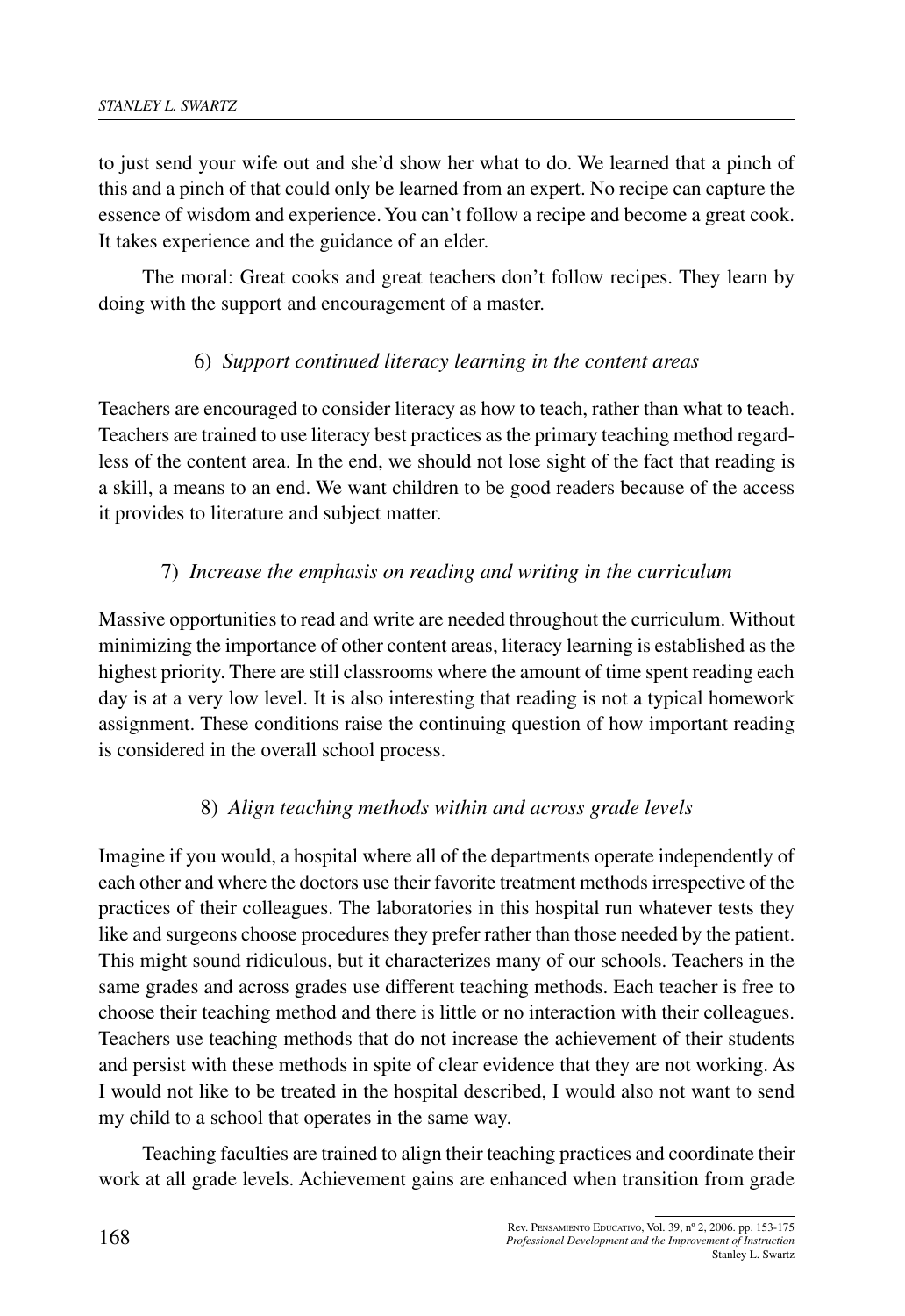to grade is accompanied by teachers who use the same teaching methods. Classroom instruction, early intervention, and special education are also aligned.

## 9) *Use student data to inform teaching*

Diagnostic information is collected to inform instruction. Teachers are trained in various assessment procedures to improve their observation of students to better inform instruction. Strategic teaching can only be accomplished if you have specific information on each child. It is important to know what a child can do and what they are confused by or struggling with. Most teachers can tell you who their good readers are and who are the children who are struggling, but they cannot tell you why or what specific problems exist for each child. Data collected on individual children are necessary if we are to focus on individual needs. The analogy that might be used is that we need to use a rifle rather than a shotgun. We need to be able to focus on needs and not just use a broad approach and hope that what is needed will be provided.

# 10) *Measure success by student performance*

Intensive staff development and ongoing support should be a condition of teacher accountability. Standardized test measures are used to track both individual student and class achievement.

It has been our custom in education to evaluate the work of ourschools by our efforts on behalf of children rather on the learning outcomes of our instructional program. This is, of course, wrongheaded. I do not want to know how hard my doctor worked on my behalf; I want to know that he chose the right procedure and had a successful outcome. Teachers can only be appropriately evaluated by student outcomes. If children are not learning then we must look to the methods we are using. There is no alternative to this and it is necessary to use this perspective at all levels of education, with each group accepting its appropriate responsibility for positive learning outcomes for children.

# **The Collaboration**

Accepting the challenge to support teachers in the public schools who work with struggling learners, members of the Faculty of Education in the Pontificia Universidad Católica de Chile identified best practices in literacy learning and designed a program of professional development for teachers in low performing public schools in Santiago, Chile. The criteria used for the development of this program included: 1) teaching methods must be proven to be effective, 2) professional development must be of high quality, intensive, and with follow-up, and 3) the model must include capacity building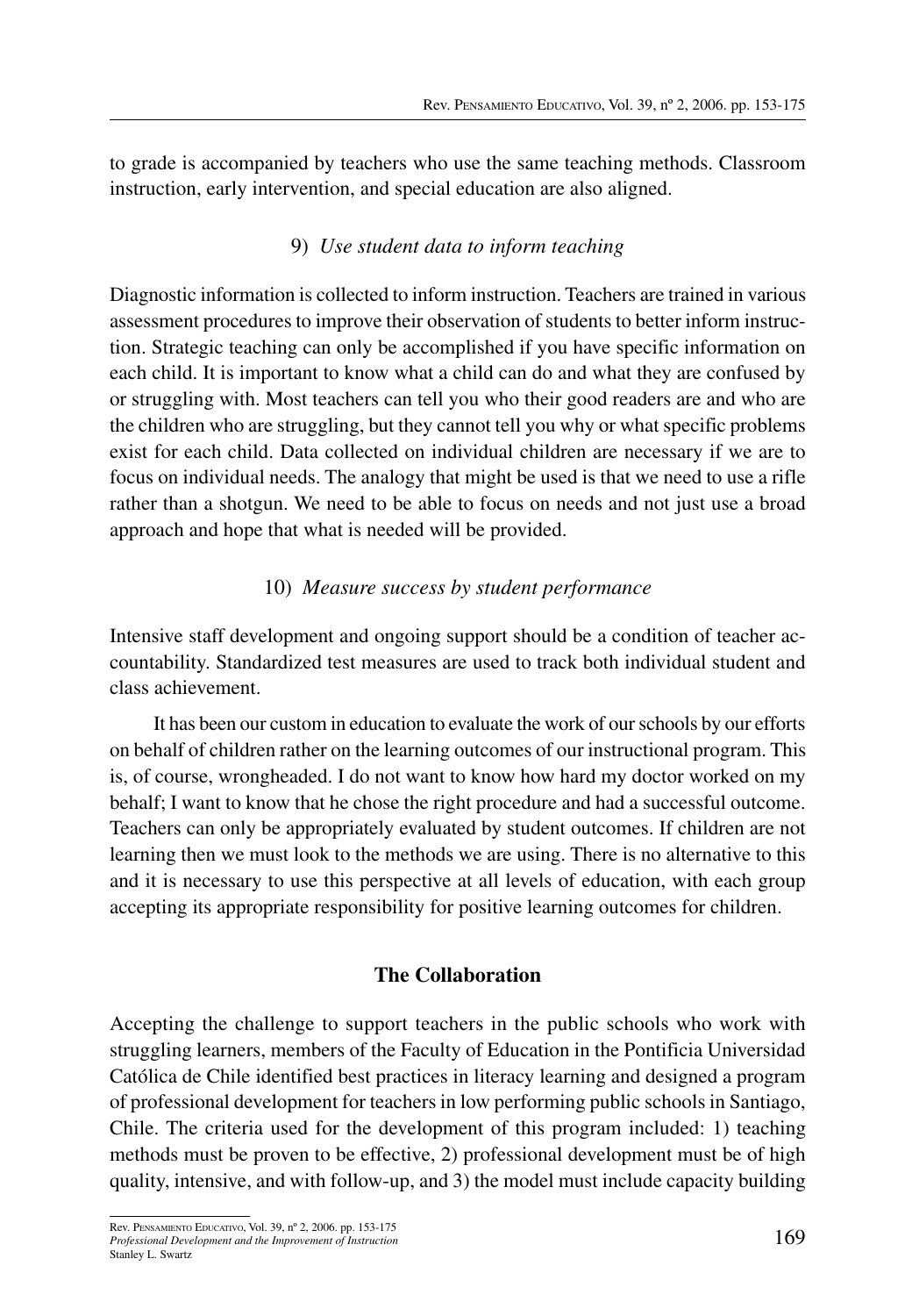at school sites to ensure the sustainability of the program. The program of professional development designed by the Foundation for Comprehensive Early Literacy Learning developed at the California State University was selected as a collaborator because of the use of these key principles. The effort is labeled Aprendizaje Inicial de la Lectura Escritura y Matemáticas (AILEM) and is a reconstruction of the Comprehensive Early Literacy Learning (CELL) program used in the United States for application in schools in Chile.

In order to impact classroom practices, the AILEM framework emphasized the alignment of teaching methods and content standards within and across grade levels, involving principals and primary coordinators in a process of structural school reform. Teacher training procedures included intensive workshops conducted by CELL and AILEM trainers, oriented to the school team of teachers and administrators and followup support provided by AILEM through on-site training, class visits and monthly professional meetings during the school year. Individual members of the Faculty of Education were assigned specific schools to provide ongoing support between training sessions. The program focused on improving the teachers' classroom practices, based on a better understanding of the process of literacy learning and on a gradual decline of support based on observation of individual student growth, through a decision making process about the ways to assist each student toward the goal of independence. Teachers learned to use the elements of an instructional framework that use literacy activities throughout every school day, coordinating their work at all grade levels. After a year of implementation of the instructional framework in all schools, one teacher was selected at each school as the AILEM coordinator. These teachers received advanced training in coaching through intensive workshops and on-site support during the second year of intervention to ensure sustainability in the school change process.

The program was designed to help teachers meet the needs and strengths of each individual student. The model stresses and encourages active participation from each student regardless of his or her current level of literacy acquisition. High progress students are encouraged to continue their rapid growth while low progress students are guided through the process with continuous support and an opportunity to accelerate their learning. The opportunity to try new learning in a risk-free environment and practice new strategies throughout the day is encouraged. Teachers are trained to use a gradual decline of teacher support and a gradual increase in student independence based on demonstrated student capability. This reduction of teacher support is based on observations of individual student growth and understanding the process of literacy. The students' use of a variety of problem solving strategies is supported through good teacher decision making about ways to assist each student toward the goal of independence.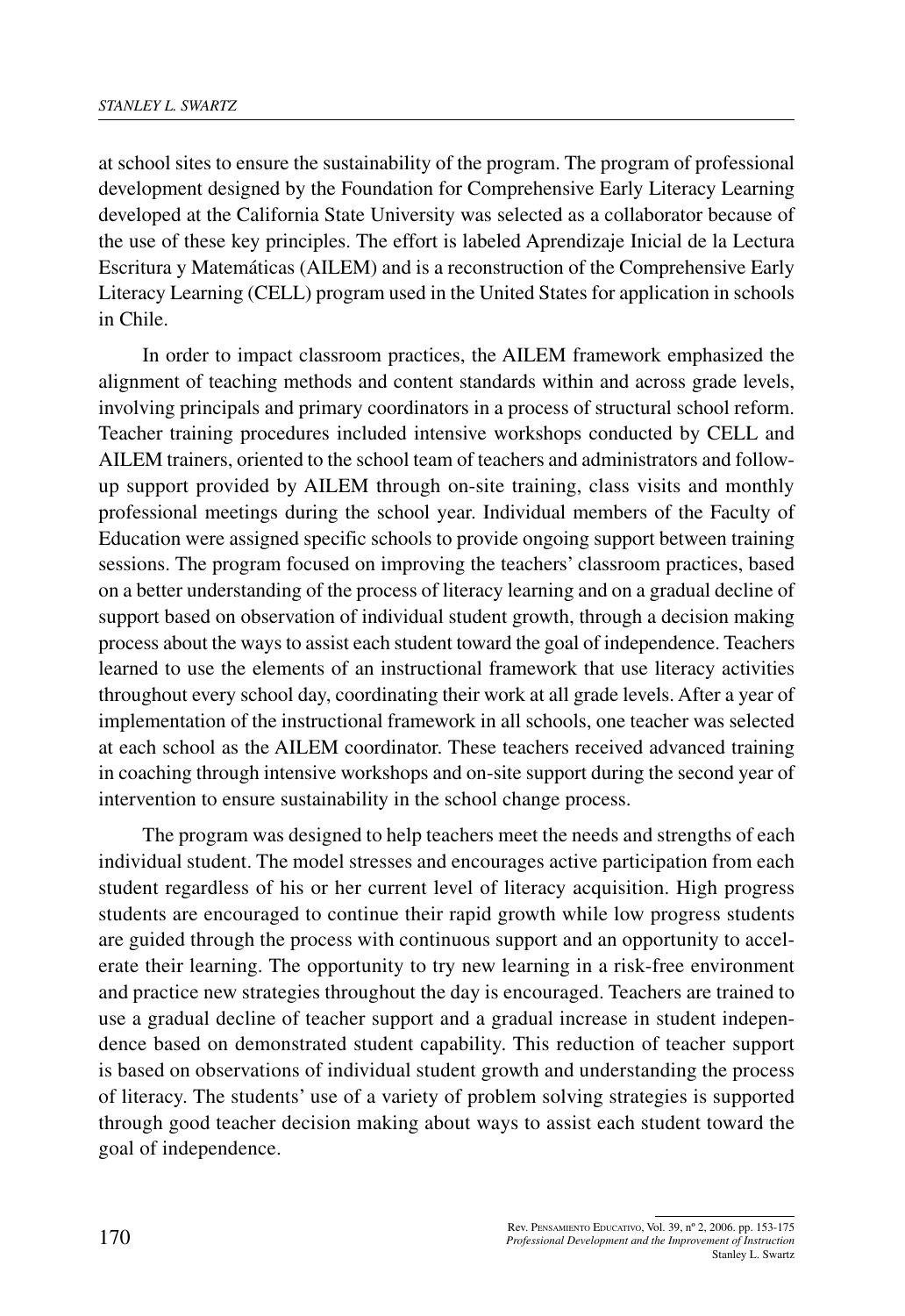The elements of the instructional framework were designed to help each student and the whole class move together toward that goal. The framework was used to structure classrooms that use literacy activities throughout the day of every school day and emphasizes instruction in phonemic awareness, phonics, fluency, vocabulary and text comprehension. Other curricular areas are delivered using literacy activities as the method of instruction. The frameworks include oral language, phonology, higher order thinking skills, reading and writing activities, and test-taking strategies.

AILEM was developed with the strong belief that improved classroom instruction and increased student achievement are best achieved by providing more support and professional development for teachers. Helping teachers become more effective in their work was the primary goal. The training programs are based on a high level of confidence in the ability of teachers to become more powerful in their teaching, given appropriate training and long term support.

## **The Role of University Faculty**

One of the unique elements of the AILEM project was the significant role played by university faculty. This involvement included some fundamental questions regarding universities and what part they might play in supporting the school change process.

University teacher training programs have assumed the ever-increasing risk of irrelevancy. The so-called ivory tower (or knowledge for the sake of knowledge alone) position maintained, somehow found its way into professional schools of education. In their attempts to be considered legitimate, scholars in the academy have directed much effort to research that has little likelihood of affecting teaching practices in the schools. It is remarkable how much of the work in schools of education is esoteric and disconnected to the daily reality of teachers and the schools in which they work.

The historic and longstanding standard of evaluating teaching in the university is to ask students to evaluate their professor. This procedure might serve the humanities well, but it is not sufficient for the faculty of education. The evaluation in teacher training should not consist of the subjective view of students on the quality of instruction received. The true evaluation of teacher training is to determine the impact of that training on the students of their students. In other words, does the teacher training we provide result in positive learning outcomes for the students of the teachers we train? The data we collect to demonstrate the success of teacher training should be the same data used for the accountability of the schools. This will, of course, change the relationship between universities that provide teacher training and the schools. Universities will become real partners in efforts to reform schools rather than maintaining the current position of interested bystanders.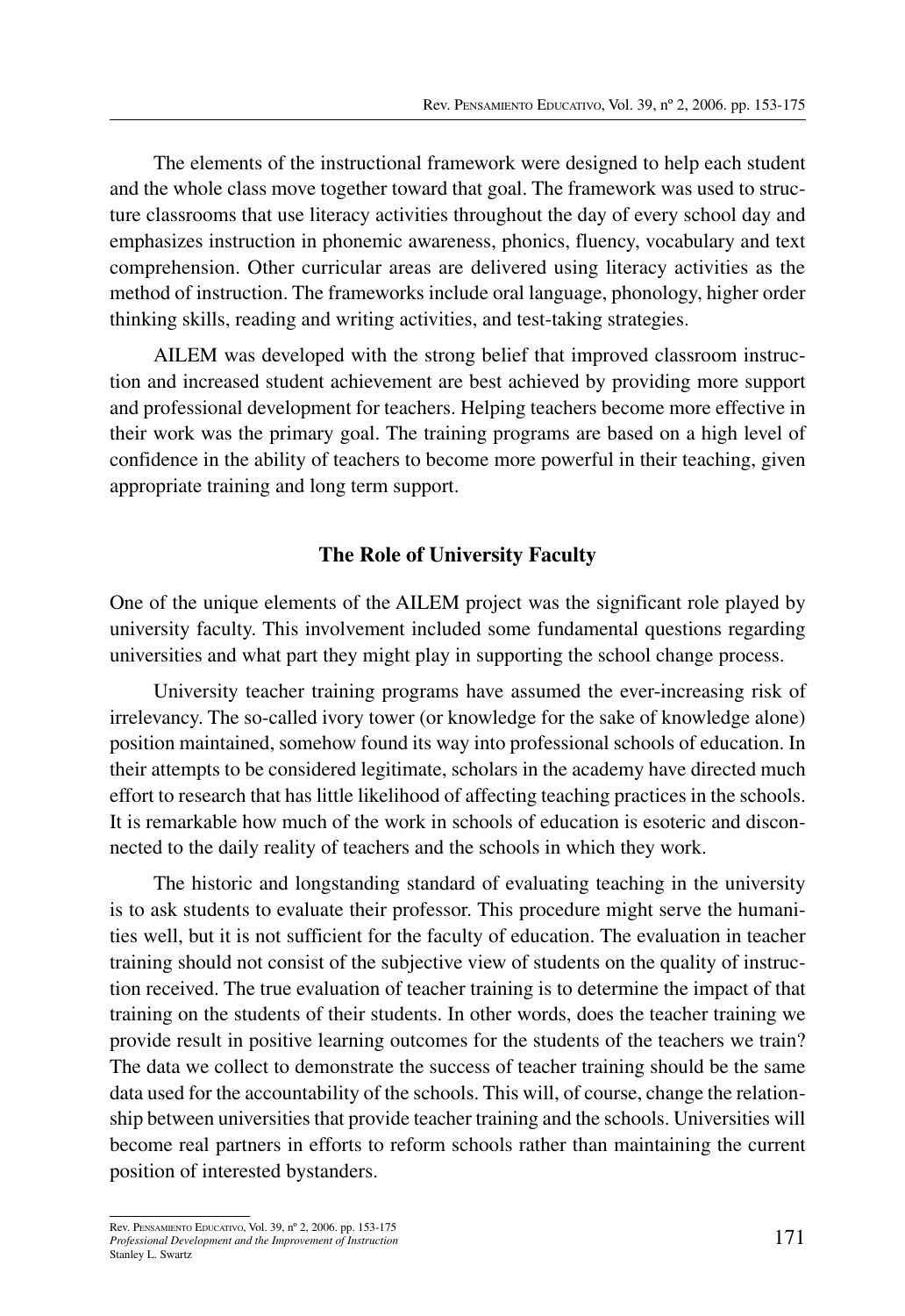## **Some conclusions**

School change is difficult and will require a substantial commitment of resources, both fiscal and human.

Improved instruction and increased student achievement will only be accomplished by helping teachers improve their teaching. Anyone who thinks otherwise is wrong.

There is no best way to teach reading. Children learn in different ways and different teaching methods are necessary to support their learning.

Teaching is part science and part art. Science might be absolute in physics, but not when applied to education. Because controlling all of the variables of human learning is not within our reach, the scientific base will always be flawed.

Schools need to take responsibility for the whole child. If home conditions represent an obstacle to learning, then these issues require our attention.

University faculties of education can have a positive impact on the work of the schools. They will need to leave their offices and their campuses to do that.

If you do not understand that the outcomes for children are the primary business of the schools, you are in the wrong profession.

### **References**

- **Adams, M. J.** (1990). *Beginning to read: Thinking and learning about print.* Cambridge, MA: MIT Press.
- **Bissex, G.** (1980). *GNYS at work: A child learnsto write and read*. Cambridge, MA: Harvard University Press.
- **Button, K.; Johnson, M. J. & Furgerson, P.** (1996). Interactive writing in a primary classroom. *The Reading Teacher, 49*, 446-454.
- **Clark, M. M.** (1976). *Young fluent readers: What can they teach us?* London: Heinemann.
- **Clay, M. M.** (1975). *What did I write?* Portsmouth, NH: Heinemann.
- **Clay, M. M.** (1991a). *Becoming literate: The construction of inner control*. Auckland, NZ: Heinemann.
- **Clay, M. M.** (1991b). Introducing a new storybook to young readers. *The Reading Teacher, 45*, 264-273.

**Cochran-Smith, M.** (1984). *The making of a reader*. Norwood, NJ: Ablex.

**Cohen, D.** (1968). The effects of literature on vocabulary and reading achievement. *Elementary English*, 45, 209-217.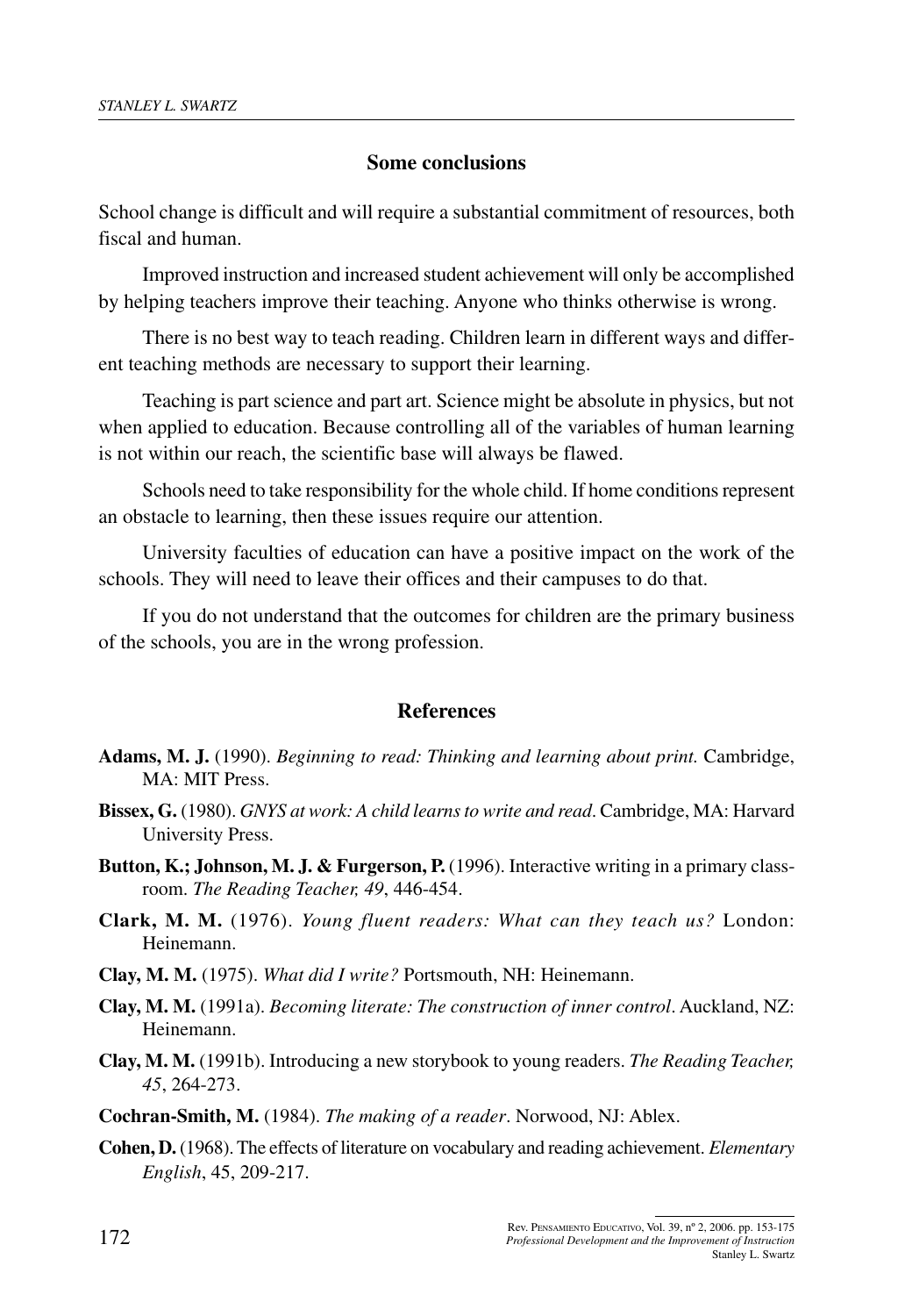- **Durkin, D.** (1966). *Children who read early*. New York: Teachers College Press.
- **Dyson, A. H.** (1982). Reading, writing and language: Young children solve the written language puzzle. *Language Arts,* 59, 829-839.
- **Dyson, A. H.** (1988). Negotiating among multiple worlds: The space/time dimensions of young children's composing. *Research in the Teaching of English,* 22, 355-390.
- **Chambers, J.; Lieberman, J.; Parrish, T.; Kaleba, D.; Van Campen, J. & Stullich, S.** (2000). *Study of education resources and federal funding: Final report.* (ERIC Document Reproduction Service No. ED 445178)
- **Ferreiro, E. & Teberosky, A.** (1982). *Literacy before schooling*. Portsmouth, NH: Heinemann.
- **Fountas, I. & Pinnell, G. S.** (1996). *Guided reading*. Portsmouth, NH: Heinemann.
- **Goodman, Y.** (1984). The development of initial literacy. In H. Goelman, A. Oberg, & F. Smith (Eds.), *Awakening to literacy*. Portsmouth, NH: Heinemann.
- **Green, J. L. & Harker, J. O.** (1982). Reading to children: A communicative process. In J.A. Langer & M.T. Smith-Burke (Eds.). *Reader meets author/Bridging the gap: A psycholinguistic and sociolinguistic perspective*, (pp. 196-221). Newark, DE: International Reading Association.
- **Harste, J. E.; Woodward, V. A. & Burke, C. L.** (1984). *Language stories and literacy lessons*. Portsmouth, NH: Heinemann.
- **Hiebert, E. H.** (1988, November). The role of literacy experiences in early childhood programs. *Elementary School Journal,* 89, 161-171.
- **Holdaway, D.** (1979). *The foundations of literacy*. Sydney, Australia: Ashton Scholastic.
- **Huck, C.; Hepler, S. & Hickman, J.** (1994). *Children's literature in the elementary school*. Madison, WI: Brown and Benchmark.
- **Joyce,B. & Showers,B.**(1995). *Student achievement through staff development: Fundamentals of school renewal* (2d ed.). White Plains, NY: Longman.
- **Lyons, C. A.; Pinnell, G. S. & Deford, D. E.** (1993). *Partners in learning: Teachers and children in Reading Recovery*. New York: Teachers College Press.
- **Martinez, M. & Roser, N.** (1985). Read it again: The value of repeated readings during storytime. *Reading Teacher,* 38, 782-786.
- **McCarrier, A.; Fountas, I. & Pinnell, G.** (2000). *Interactive writing: How language and literacy come together*. Portsmouth, NH: Heinemann.
- **McKenzie, J.** (1986). *Journeys into literacy*. Huddersfield, England: Schofield and Sims.
- **Murphy, C. U. & Lick, D.W.** (1998). *Whole-faculty study groups: A powerful way to change schools and enhance learning*. Thousand Oaks, CA: Corwin Press.
- **National Reading Panel** (2000). Report of the National Reading Panel: Teaching children to read: An evidence-based assessment of the scientific research literature on reading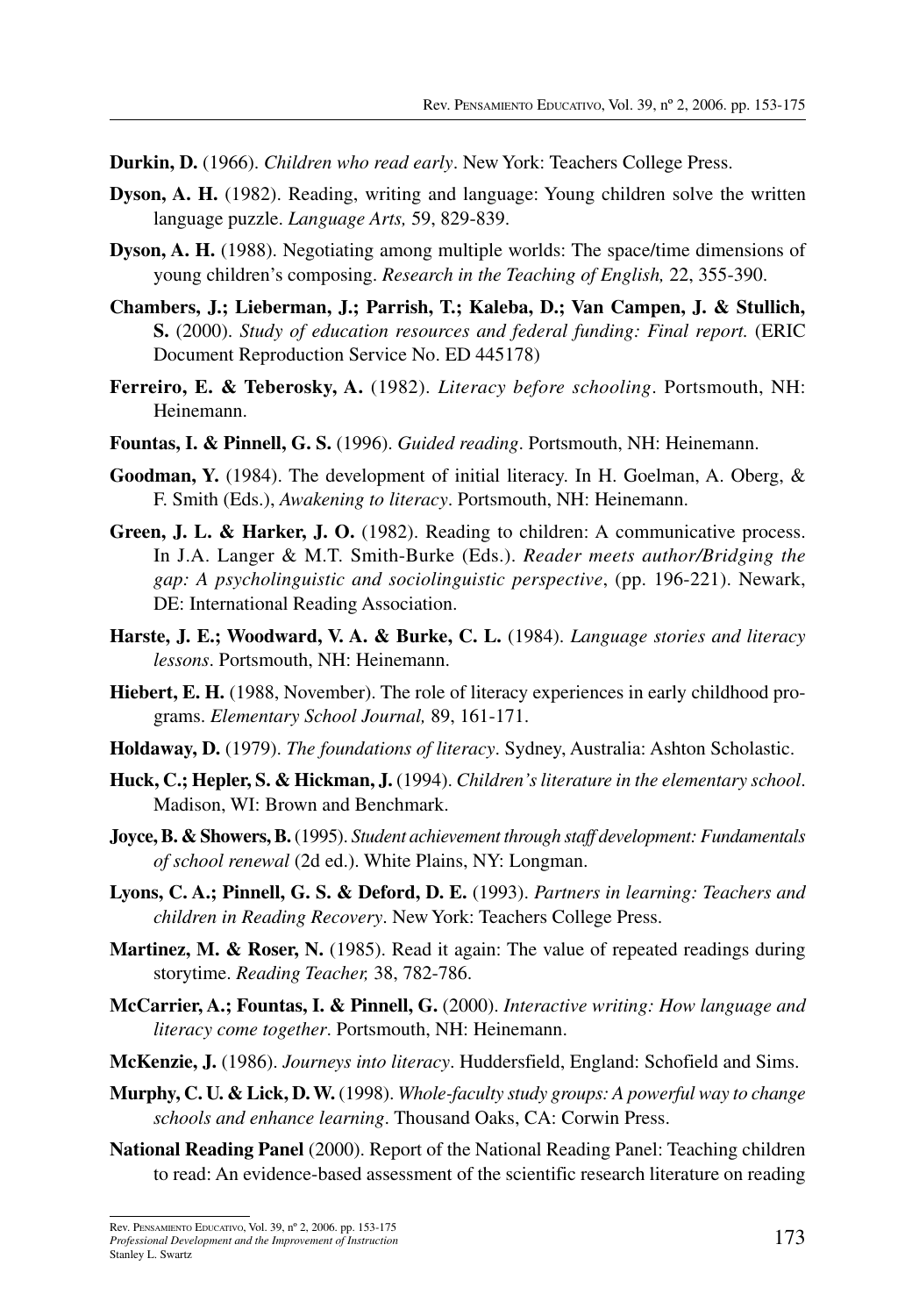and its implications for reading instruction: Reports of the subgroups. Rockville, MD: NICHD Clearinghouse.

- **Neumann, S. B.; Copple, C. & Bredekamp, S.** (2000). *Learning to read and write: Developmentally appropriate practicesfor young children.* Washington, DC: National Association for the Education of Young Children.
- **Ninio, A.** (1980). Picture-book reading in mother-infant dyads belonging to two subgroups in Israel. *Child Development,* 51, 587-590.
- **Pappas, C. C. & Brown, E.** (1987). Learning to read by reading: Learning how to extend the functional potential of language. *Research in the Teaching of English, 21*, 160-184.
- **Pinnell, G. S. & McCarrier, A.** (1994). Interactive writing: A transition tool for assisting children in learning to read and write. In E. Hiebert & B. Taylor (Eds.). *Getting reading right from the start: Effective early literacy interventions*. Needham Heights, MA: Allyn & Bacon.
- **Routman, R.** (1991). *Invitations*. Portsmouth, NH: Heinemann.
- **Rowe, D.W.** (1987). Literacy learning as an intertextual process. *National Reading Conference Yearbook,* 36, 101-112.
- **Schickendanz, J.** (1978). "Please read that story again!" Exploring relationships between story reading and learning to read. *Young Children,* 33(5), 48-56.
- **Showers, B. & Joyce, B.** (1996). The evolution of peer coaching. *Educational Leadership*, 54, 12-16.
- **Snow, C. E.** (1983). Literacy and language: Relationships during the preschool years. *Harvard Educational Review,* 53, 165-189.
- **Snow, C. E.; Burns, M. S. & Griffin, P.** (1998). *Preventing reading difficulties in young children*. Washington, DC: National Academic Press.
- **Strickland, D. S.; Bodino, A.; Buchan, K.; Jones, K. M.; Nelson, A. & Rosen, M.** (2001). Teaching writing in a time of reform. *The Elementary School Journal, 101*, 386-494.
- **Strickland, D. S.; Ganske, K. & Monroe, J. K.** (2002). *Supporting struggling readers and writers: Strategies for classroom intervention 3-6*. Portland, ME: Stenhouse.
- **Swartz, S. L.; Klein, A. F. & Shook, R. E.** (2001). *Interactive writing and interactive editing*. Carlsbad, CA: Dominie Press.
- **Swartz, S. L.; Shook, R. E. & Klein,A. F.** (2002). *Shared reading*. Carlsbad, CA: Dominie Press.
- **Swartz, S. L.; Shook, R. E. & Klein,A. F.** (2003). *Guided reading*. Carlsbad, CA: Dominie Press.
- **Taylor, D.** (1993). *From the child's point of view*. Portsmouth, NH: Heinemann.
- **Teale, W. H. & Sulzby, E.** (1986). *Emergent literacy: Writing and reading*. Norwood, NJ: Ablex.